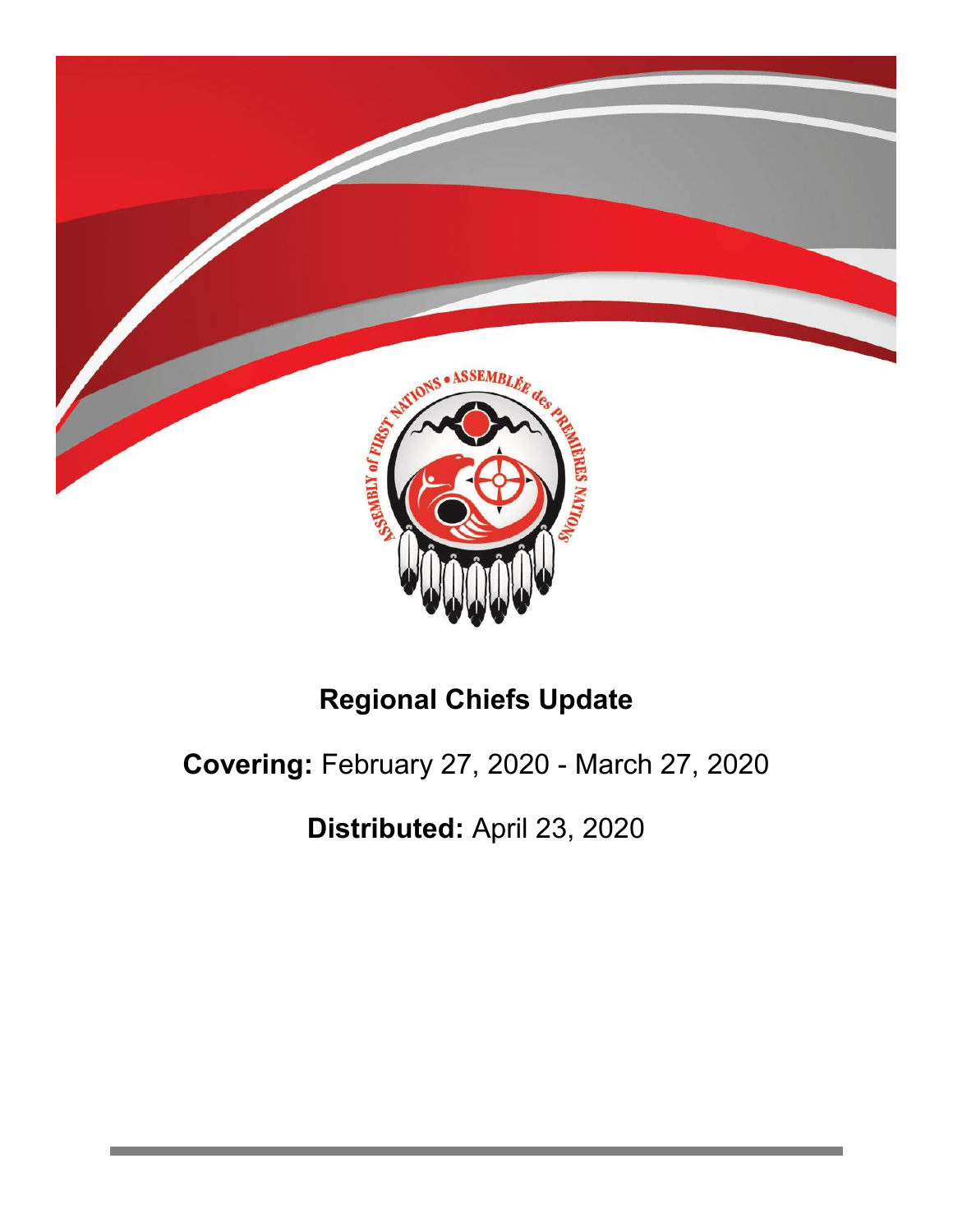

## Updates/Activities

The Economic Sector focuses on economic development, trade, revenue options, labour force and human resources development, agriculture and connectivity. This Sector also coordinates AFN efforts for First Nations persons with disabilities and social finance and social innovation. In the past several years, the Chiefs-in-Assembly have passed national resolutions on the importance of resource revenue sharing, new investments, labour market and skills training, e-community, procurement, inter-nation trade, agriculture, wealth creation and sustainability.

#### **Canadian Emergency Wage Subsidy**

In response to the challenges posed by the COVID-19 pandemic, the government is providing a 75 per cent wage subsidy to eligible employers for up to 12 weeks, retroactive to March 15, 2020. This subsidy would be available to eligible employers that see a drop of at least 30 per cent of their revenue. Eligible employers would be able to apply for the Canada Emergency Wage Subsidy through the Canada Revenue Agency's My Business Account portal as well as a web-based application. This emergency subsidy is designed for all Canadians. As such it should be available for First Nations businesses, too, however it is unclear at this point if there will be differences in how this will apply for First Nations employers/business on reserve. For more information on this program please visit: https://www.canada.ca/en/departmentfinance/news/2020/04/the-canada-emergency-wage-subsidy.html

#### **Connectivity**

With the impact of COVID-19 on accessing workplaces and markets in-person, the use of the internet has become critical and access to affordable broadband equally as important. Canada's Budget 2019 made \$1.7 billion dollars available for the increase in capacity to serve the most rural and remote regions of Canada. The \$1.7 billion is spread across three areas, Connect to Innovate (CTI) program, Low Earth Orbit (LEO) and "The Universal Broadband Fund (UBF) led by the Innovation, Science and Economic Development (ISED) Canada department**.** The Universal Broadband Fund was created to support the Government of Canada's "High Speed Access for All: Canada's Connectivity Strategy," which calls for every Canadian to have minimum internet speeds of 50/10 Mbps, and aims to provide up to \$6 billion of investments for rural broadband over the next ten years. The Universal Broadband Fund was created to support broadband projects across Canada and to provide funding for those projects. Currently, the UBF is in the development stage before opening to applications, and ISED is looking for input from First Nations and the AFN in order to make the fund more accessible for First Nations. Canada's Budget 2016 committed \$500 million until 2021 for a new broadband program. ISED created Connect to Innovate (CTI) program for the investment of the \$500 million to bring high-speed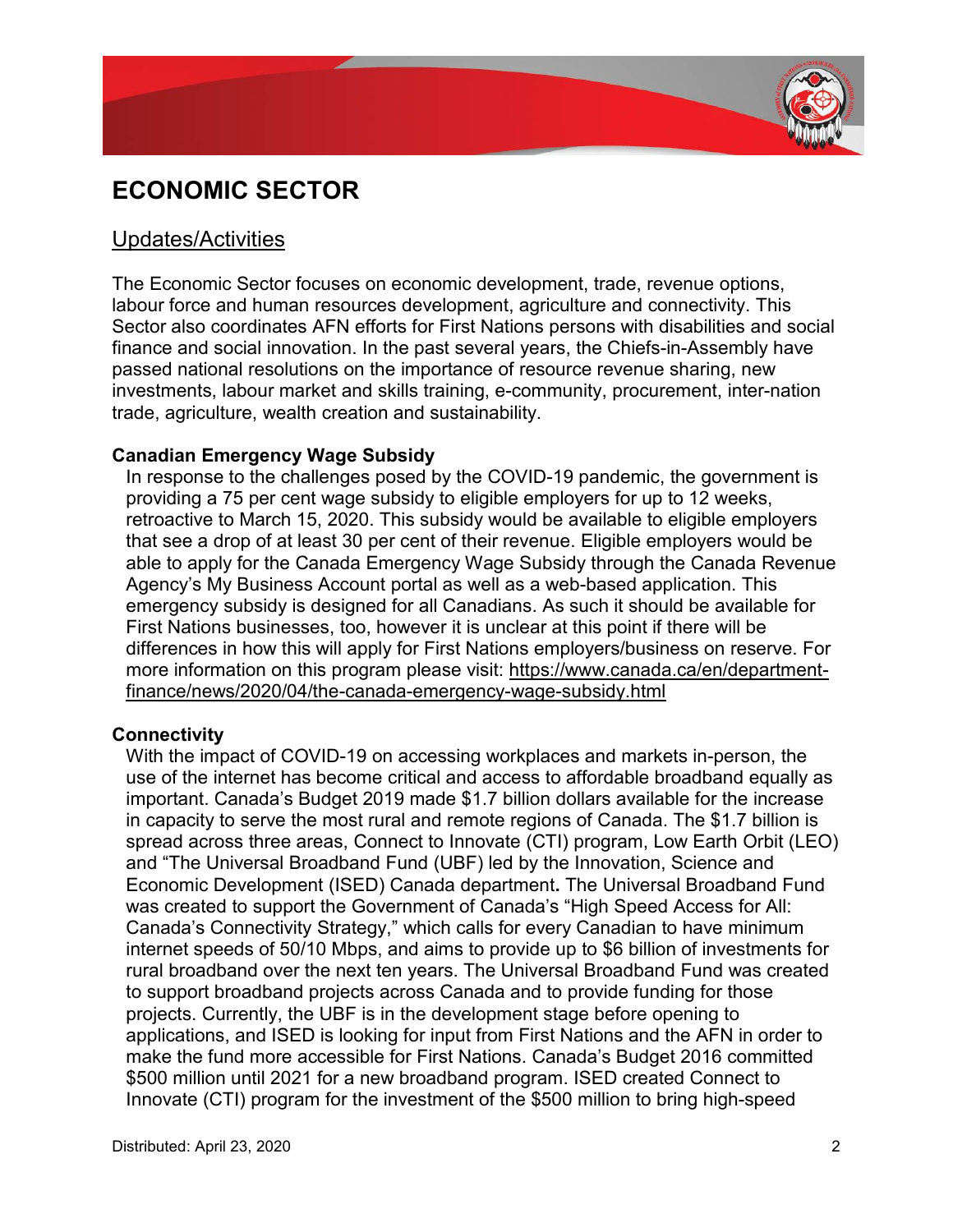

internet to rural and remote communities in Canada. Of the accepted applications, 190 of them were categorized as Indigenous applications.

## **Bill C-81 the Accessible Canada Act (disabilities)**

Bill C-81, the Accessible Canada Act, became law in Canada on June 21, 2019. The AFN is developing a First Nations strength-based approach to building distinct First Nations accessibility legislation. The AFN recently held several national engagement sessions about Bill C-81 and human rights and to build awareness on upcoming engagement sessions within regions and with FNPWD and First Nations governments.

Due to the current COVID-19 pandemic, ongoing Bill C-81 planned sessions in First Nations have been postponed and alternative engagement approaches are being considered. The government is preparing to implement Bill C-81 and create an Accessibility Commissioner to enforce the law; a Canadian Accessibility Standards Development Organization (CASDO) and other developments. Due to the COVID-19, the CASDO has postponed their official launch scheduled for April 6, 2020, in Toronto. https://www.canada.ca/en/accessibility-standards-canada/campaigns/annual-publicmeeting.html#celebrate The AFN continues to monitor the federal governments approaches on Bill C-81, as well as Canada's obligations under the United Nations Convention on the Rights of Persons with Disabilities. The AFN completed a submission in 2019 to the United Nations Special Rapporteur on the Rights of Persons with Disabilities (UNSR).

## **Social Innovation and Social Finance**

In 2017, the Government of Canada committed to developing a Social Innovation and Social Finance (SI/SF) Strategy to inject funding into tackling persistent socioeconomic and environmental challenges. The 2018 federal Fall Economic Statement announced elements of a Social Innovation and Social Finance Strategy. Canada committed up to \$755 million over 10 years, starting in 2020-2021. Canada's first year of social innovation headlines are available at https://sicanada.org/wp-

content/uploads/2020/02/Building-our-foundations\_-SI-Canada%E2%80%99s-firstyear.pdf The AFN developed a draft Summary Paper and a draft policy paper that incorporated dialogue from First Nations technical tables, regional and local First Nations, a roundtable and updates to leadership tables. A literature review, an environmental scan, a cost benefits analysis, and legal context were also prepared to help inform the paper.

In line with AFN Resolution 94/2019, the AFN is advocating that an additional \$150 million interim funding for 3 years from the federal SI-SF Fund to ensure sustainable benefits for First Nations-led initiatives to be followed by appropriate funding for a 10 year strategy. This serves as a starting point, recognizing that the true socio-economic gaps are far greater. In this work, the AFN cites the United Nations Sustainable Development Goals (SDG) and Agenda 2030 to "leave no one behind".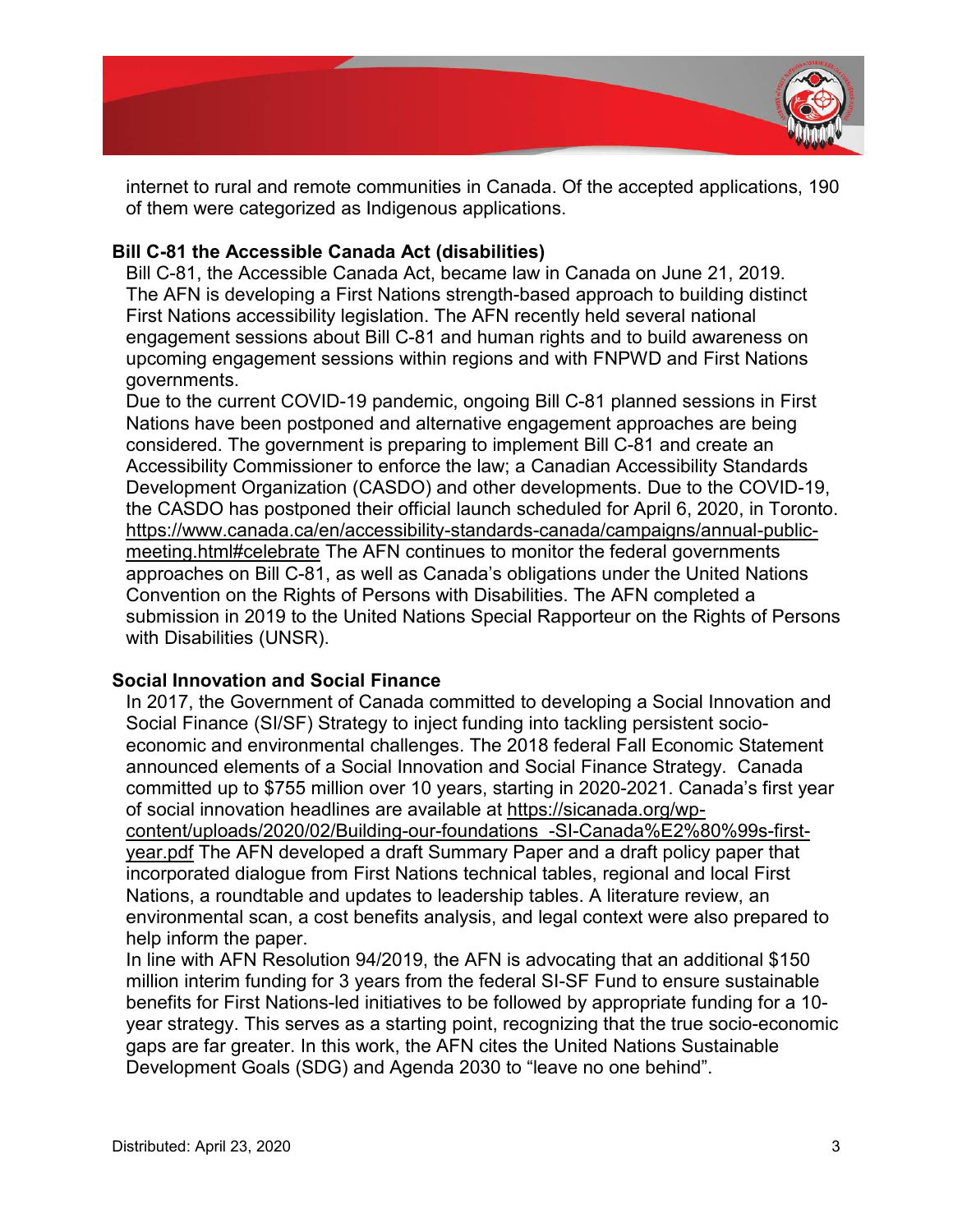

With COVID-19, socially innovative approaches and other forms of financing will be needed to find ways to First Nations existing and potential workers and employers.

## Upcoming Events

- Due to the current COVID-19 pandemic, ongoing Bill C-81 planned sessions in First Nations have been postponed and alternative engagement approaches are being considered. The AFN is exploring alternative social media tools/ options in view of the COVID-19 to safely/ respectfully engage with First Nations on Bill C-81/ human rights.
- The First Nations Technical Working Group on Human Resources Development (TWG) and sub-TWG are coordinating follow-up teleconference meetings with Employment and Social Development Canada (ESDC) on the flexible needs to close out fiscal year 2019-2020 and start of 2020-2021.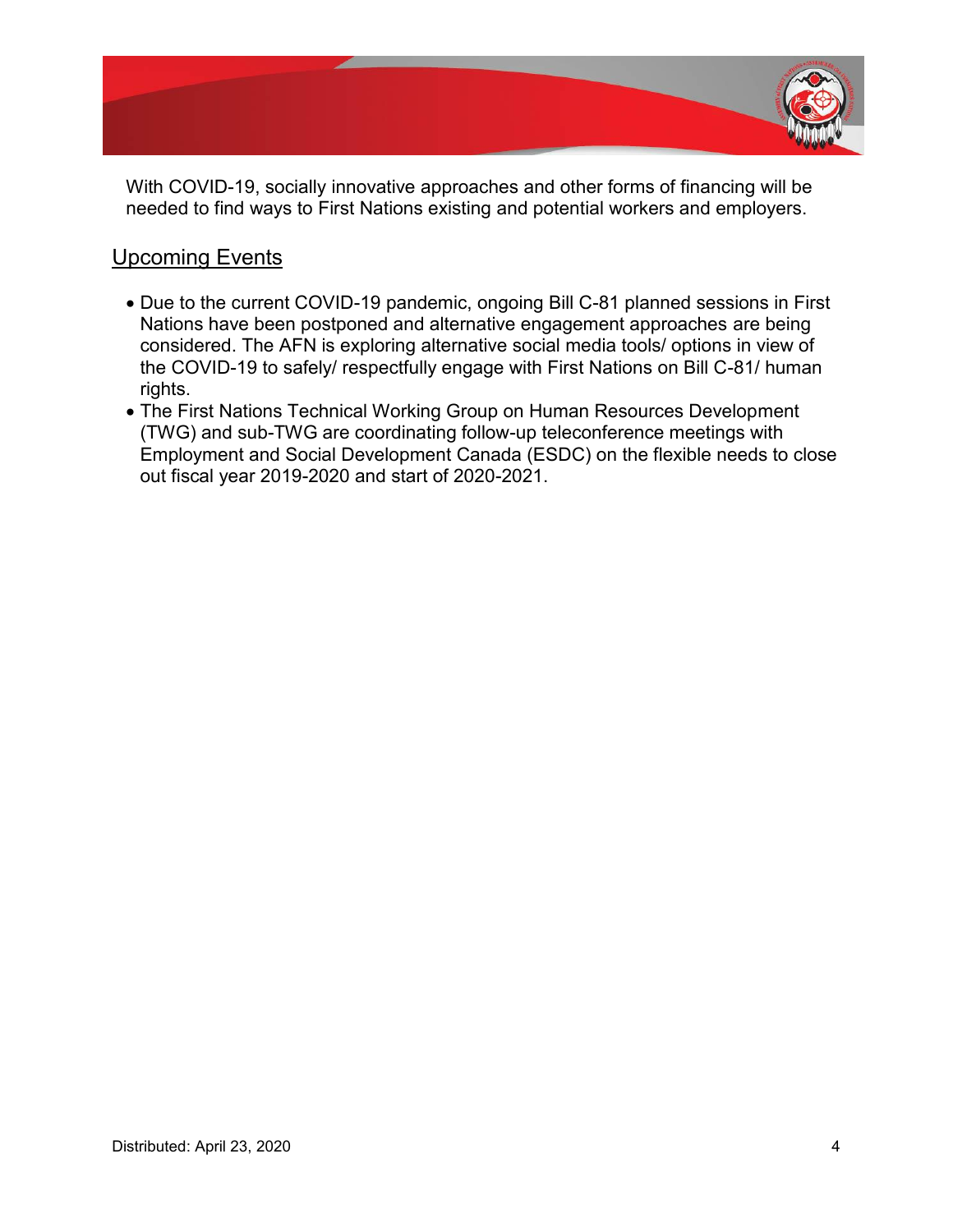

## **EDUCATION SECTOR**

## Updates/Activities

## **COVID-19**

Due to the COVID-19 pandemic, and not being able to meet in person, the National Indian Education Council (NIEC) will attend weekly meetings via Zoom on select topics. On March 30, 2020, the NIEC met via Zoom to provide regional updates on how their education systems have been affected by COVID-19 as well as discuss learning resources.

### **Federal Budget**

The COVID-19 pandemic has delayed the 2020 federal budget release. It is expected to be released at the end of April 2020. Indigenous Services Canada (ISC) has stated that the COVID-19 pandemic will also affect the critical paths and program delivery for education programs.

### **National Indian Education Council (NIEC)**

The NIEC made the following recommendation on the Post-Secondary Student Support Program 2020-2021 Guidelines: Support the *Post-Secondary Student Support Program and University and College Entrance Preparation Program: National Program Guidelines 2020-2021* as seen on March 24, 2020.

### **Education Partnerships Program (EPP)**

The EPP 2020-2021 call for proposals has been open since the beginning of March and was set to close March 31, 2020. Due to Covid-19, ISC has informed First Nation partners that the call will remain open until the end of April. There is concern that this will result in a delay in funding. The EPP working continues to amend the *Terms and Conditions* and program guidelines for 2021-2022 to support regionalization and a flexible partnership model. Factors to determine to regional funding allocation methodology are being discussed at this time.

#### **Education Infrastructure**

The Education Infrastructure Working Group (EIWG) is engaging in policy review on the School Space Accommodation Standards and reviewing provincial comparability standards. Additional policy review is required on the School Priority Ranking Framework, teacherages standards, enrollment projections and average number of students in classrooms. Research on a First Nations education infrastructure capital assessment is currently underway.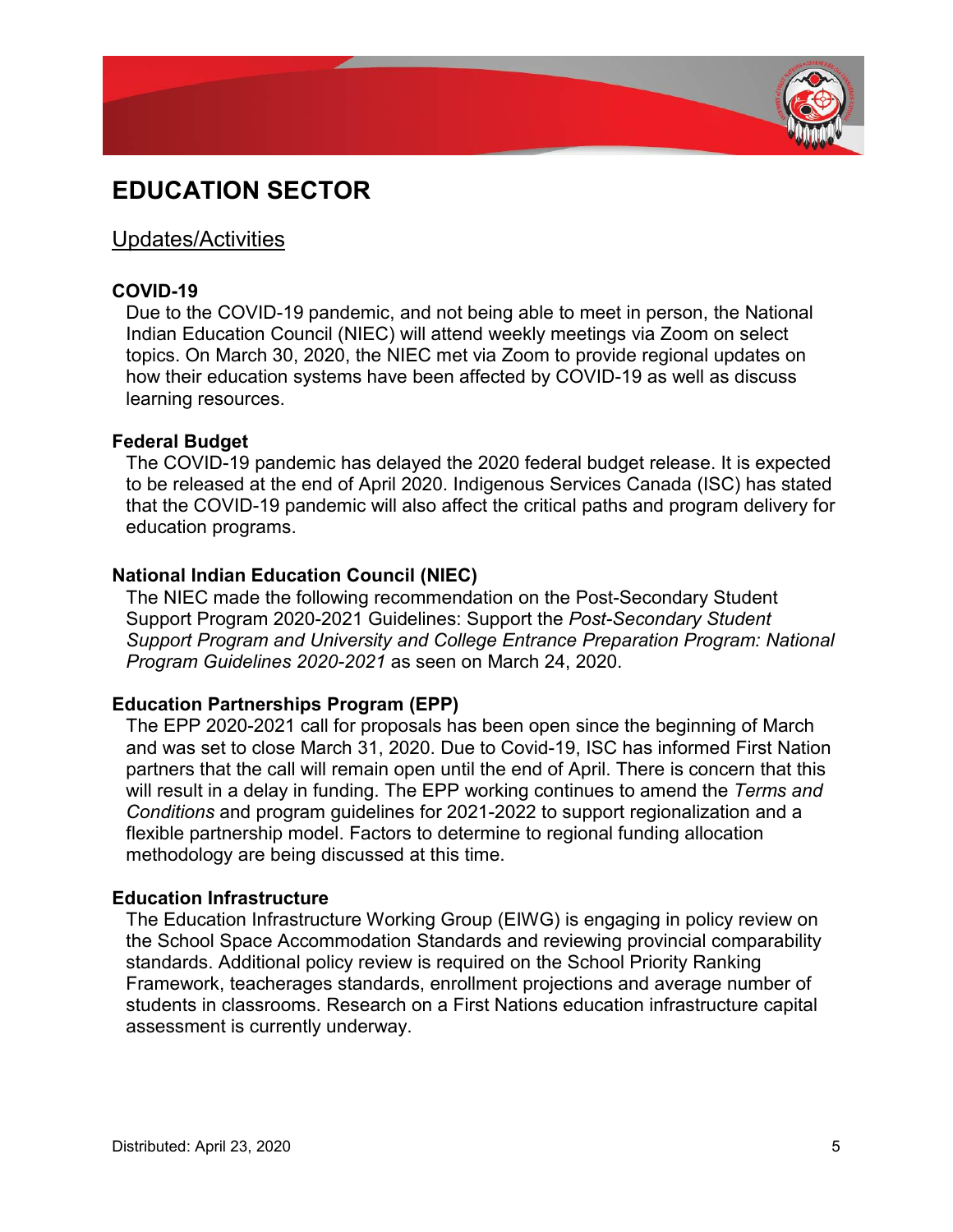

### **Youth**

The AFN Education sector is working on an implementation guide to showcasing the Carriers of Hope *Calls to Action* and a video showcasing the *Raised Voices: Carriers of Hope* event. The Calls to Action include calls for First Nations, schools, teachers, students, and leaders.

## **High Cost Special Education Program (HCSEP)**

The Assembly of First Nations Symposium on First Nations High Cost Special Education scheduled for April 29-30, 2020 has been postponed. The AFN Education sector has commissioned a comprehensive research report, including costing gaps under the current program and new funding models for high cost special education onreserve and recommendations for policy change. The report will model both a regional and national lens. The consultant has started to contact regions to gather an understanding of the true cost of high special education.

## Upcoming Events

- April 7, 2020 NIEC Weekly meeting (PSE focus) Zoom conference call
- **April 14, 2020** NIEC Weekly meeting (EPP focus) Zoom conference call
- **April 21, 2020** NIEC Weekly meeting (Minister points focus) Zoom conference call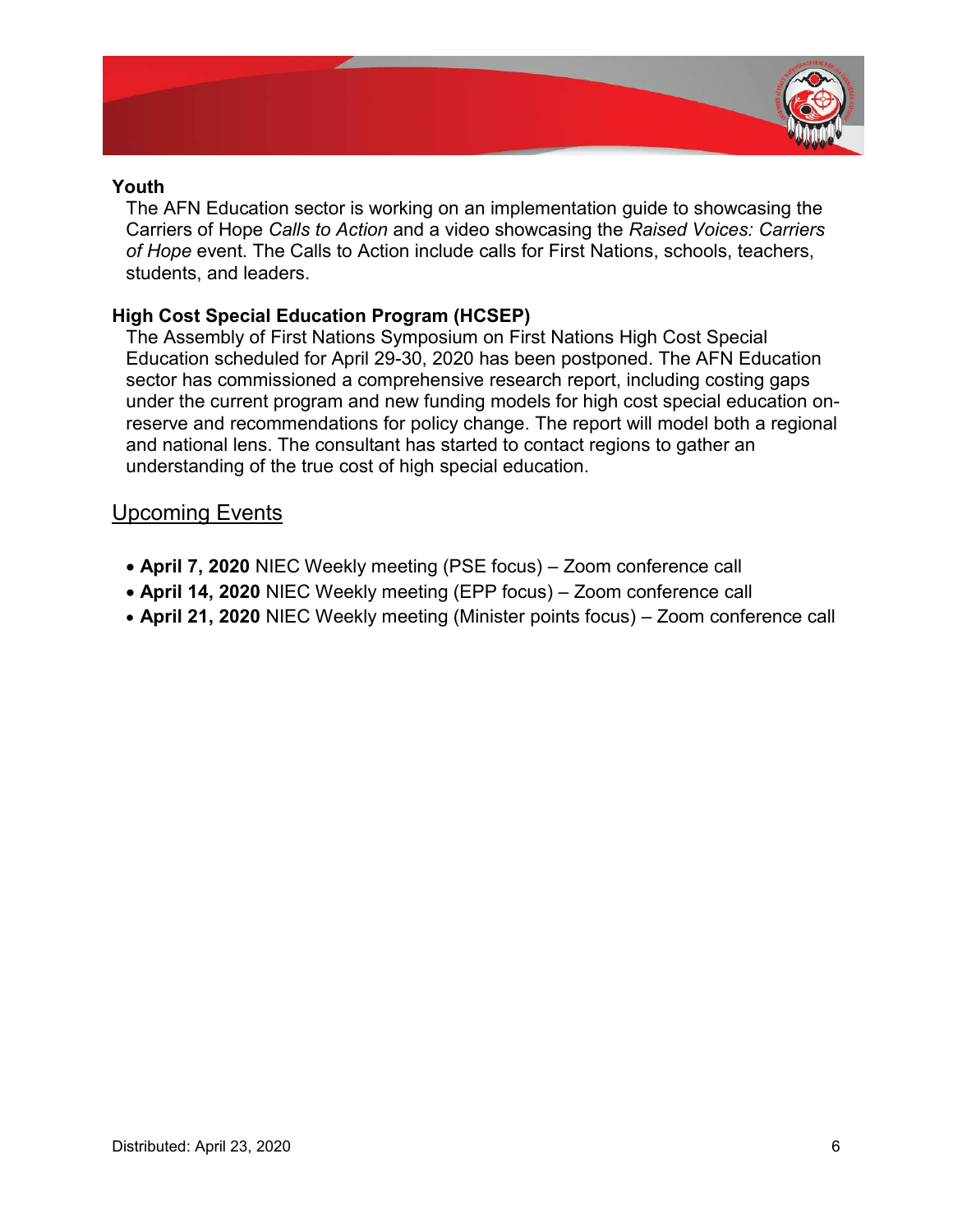

## **ENVIRONMENT SECTOR**

## Updates/Activities

Relying upon the leadership and direction of a Chiefs Committee  $-$  the Advisory Committee on Climate Action and the Environment (ACE) – the Environment Sector functions to enhance the exercise of First Nations' self-determination and jurisdiction within a broad environmental context.

### **Climate Change**

Since the passing of Resolution 05/2019, *Declaring a First Nations Climate Emergency,* the Environment Sector has begun to advance several priorities: The development of a First Nations-led National Climate Strategy; and hosting a National First Nations Climate Gathering on March 3-4, 2020, in Whitehorse, YT. The National Climate Gathering was an overwhelming success with over 300 participants. At the Gathering, a conceptual outline of the First Nations "Climate Lens" – three concentric circles attributed to context, impacts, and action  $-$  was introduced to quide the proceedings and on-going strategy development. Follow-up is ongoing. The Joint Committee on Climate Action (JCCA) has finalized its second Annual Report, outlining five key areas of future work for 2020, and has provided it to the National Chief and Prime Minister. However, all further meetings have been postponed due to the COVID-19 pandemic.

### **Convention on Biological Diversity**

The Convention on Biological Diversity (CBD) is working to establish its post-2020 Global Biodiversity Framework (GBF), which will set global targets for 2030, and influence the future role of Indigenous Peoples in the implementation of the Convention and, in particular, the future of the Ad Hoc Open-ended Working Group on Article 8(j) and Related Provisions (WG8J). However, CBD meetings have also been postponed for the time being.

### **Species at Risk**

The First Nations Advisory Committee on Species at Risk (FNACSAR) has focused on the implementation of the proposed Pan-Canadian Approach to Transforming Species at Risk Conservation. Included under the new Pan-Canadian Approach is recognition of the threat posed by Chronic Wasting Disease (CWD).

### **Conservation**

Canada recently increased its conservation ambitions committing to a target of protecting 25% of lands and waters by 2025. Indigenous Protected and Conserved Areas (IPCAs) and the recognition of Indigenous leadership in conservation are expected to contribute significantly to achieving these growing ambitions.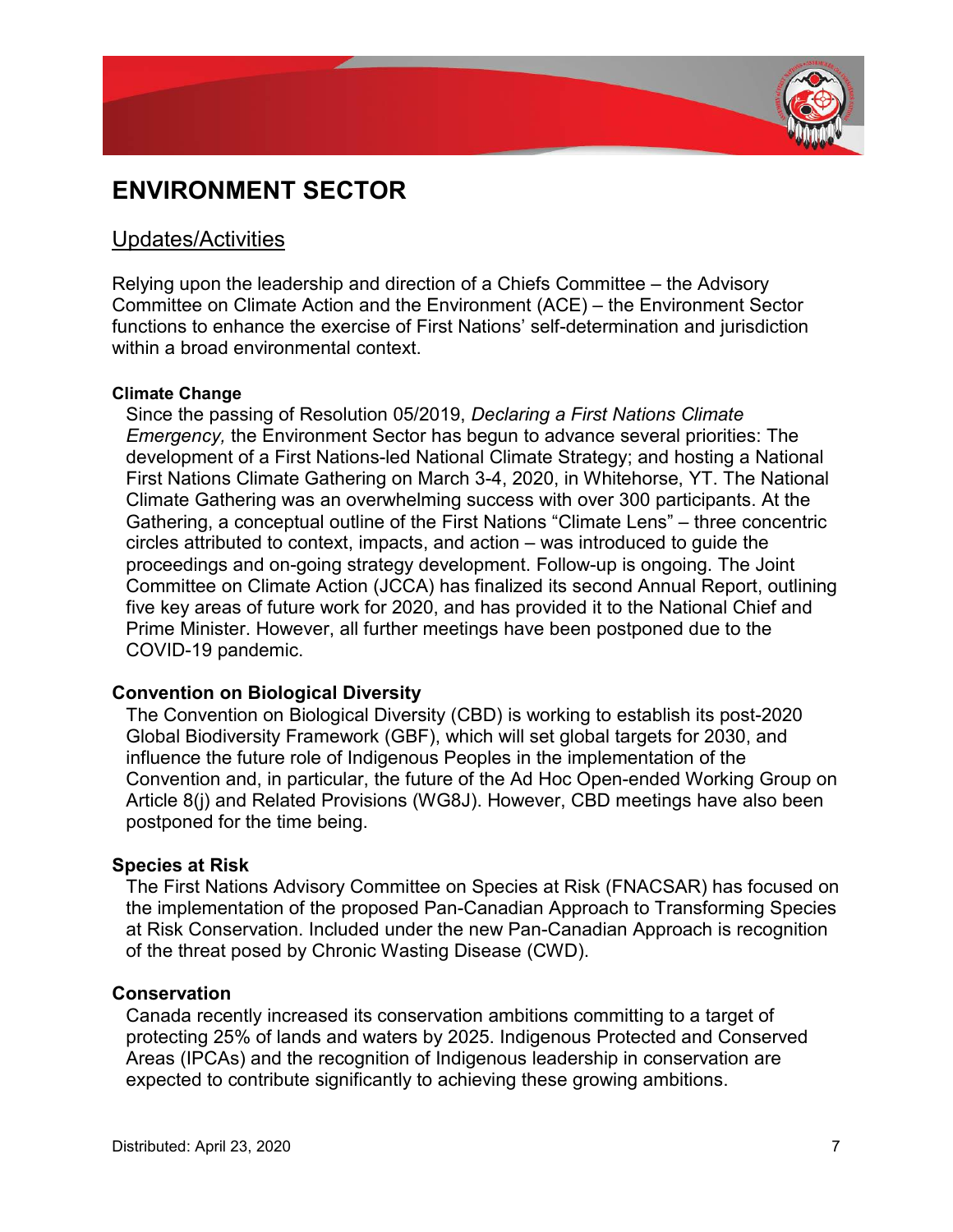

### **Environmental Health**

The Food, Environment, Health, and Nutrition of First Nations Children and Youth (FEHNCY) study has paused its pilot study work due to the COVID-19 crisis. However, the FEHNCY team was recently informed of new funding to support expansion of the study to include the Yukon and Northwest Territories.

## **Upcoming Events**

- April 20-22, 2020 Joint Committee on Climate Action (JCCA) meeting Ottawa, ON - *POSTPONED*
- May 12-13, 2020 Advisory Committee on Climate Action and the Environment (ACE) meeting - Ottawa, ON - **POSTPONED**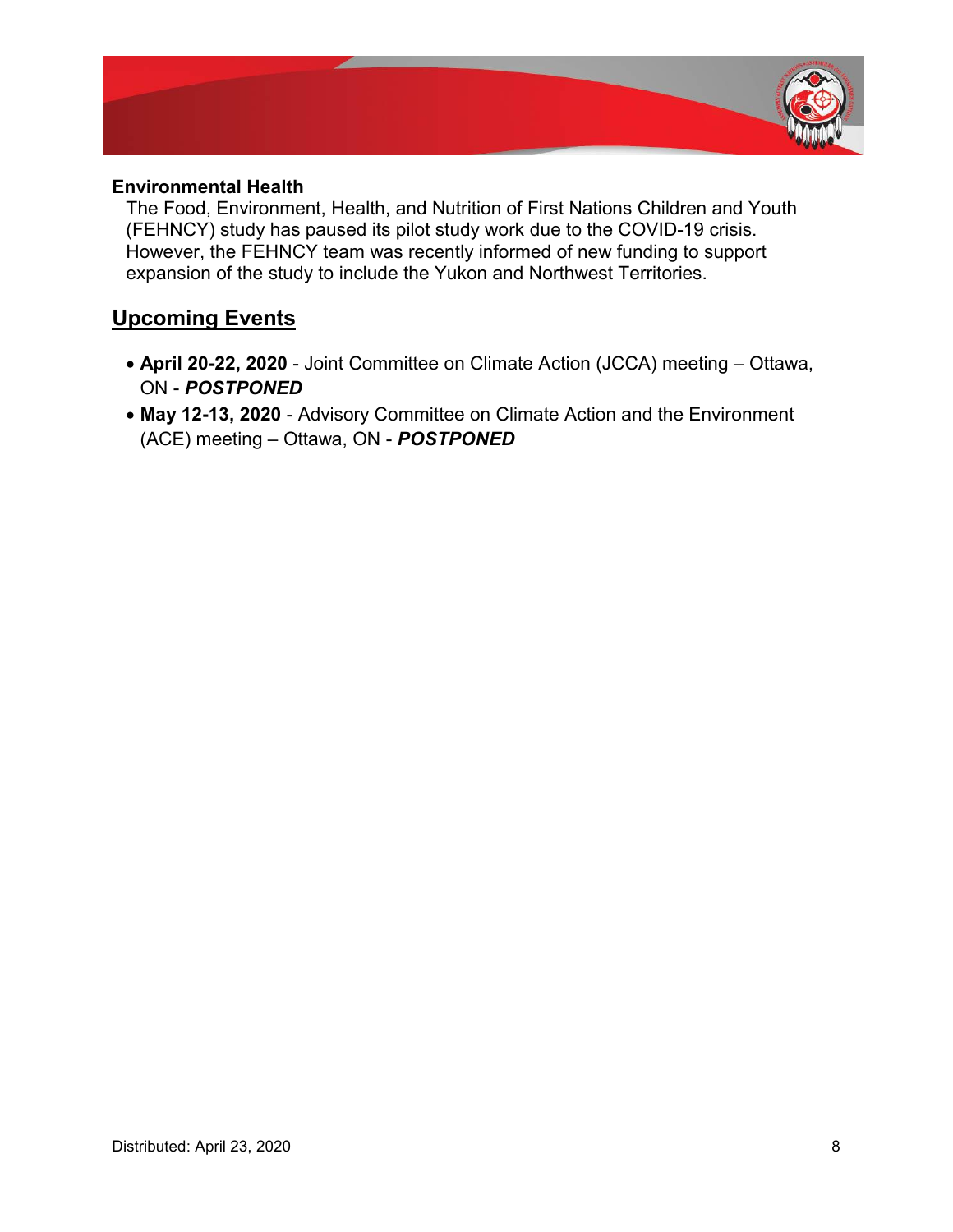

## **FISHERIES SECTOR**

## Updates/Activities

### **Current changes in Fisheries**

AFN implemented a Work from Home contingency plan for all employees effective Monday, March 16, 2020. Fisheries sector has been impacted by the COVID-19 pandemic emergency response. A few Inland Working Group members returned home to immediate quarantine having attended the Prospectors and Developers Association Convention on March 1-3, 2020 in Toronto prior to the Inland Working Group. PDAC reported that On Wednesday March 11, 2020 we learned that an attendee at PDAC 2020 tested positively for COVID-19 upon returning home to Sudbury, Ontario. Since then, Toronto Public Health confirmed that the individual associated with the PDAC 2020 Convention, from Sudbury, was not infectious at the conference.

### **COVID Impact on FFMC**

The Freshwater Fisheries Marketing Corporation has notified First Nations inland fishers in NT, AB, MB and SK of suspending its buying services for their fish as of March 21, 2020 due to the COVID-19 Emergency Response. FFMC has also laid off 80% of staff associated with its operations. A briefing note has been sent to the National Chief's office on this subject. It is unclear how this associated CERB will be applied to First Nations fishers.

### **Climate Change Gathering**

The Fisheries sector assisted the AFN Environment Sector's national Climate Change Gathering held on March 3-5, 2020 to discuss the Climate Change in the marine environments from the First Nations perspectives. The side event on Marine Climate Change was hosted in partnership with Oceana.

#### **Inland Fisheries Working Group Meeting**

NFC's Inland Fisheries Working Group met on March 11-12, 2020 in Ottawa, ON to follow-up on the Freshwater Fish Marketing Corporation (FFMC) and its work with Dene, Metis. The FFMC Interlocutor, Kevin Anderson, attended the meeting to hear directly from working group members about the concerns First Nations have with the monopoly of the FFMC and other related issues affecting fisheries.

## **AFN Workshops**

AFN Fisheries sector held a second pair of workshops on the changes to the Fisheries Act and on Indigenous Knowledge Protocols in Halifax, NS on March 3-6, 2020. AFN has postponed the third pair of workshops that was scheduled to take place in Vancouver, BC on March 17-20, 2020 due to concerns arising from the COVID-19 crisis. These workshops will be rescheduled to take place in the coming months.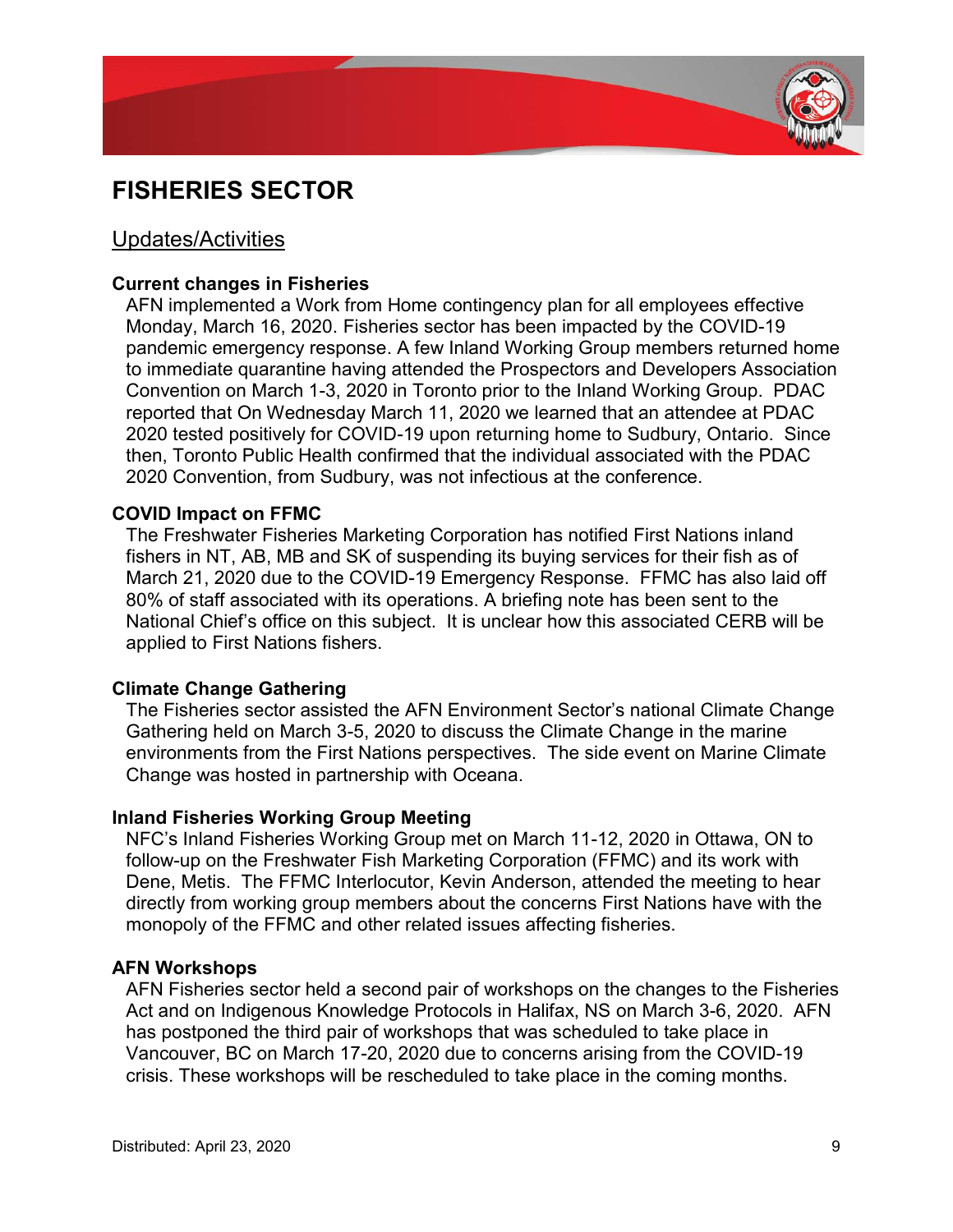

## **Upcoming Events**

x June 2-5, 2020 - AFN National Fisheries Forum - Fredericton, NB - *POSTPONED*  The event is tentatively scheduled for the end of September at the same venue. More information will be shared in the coming months.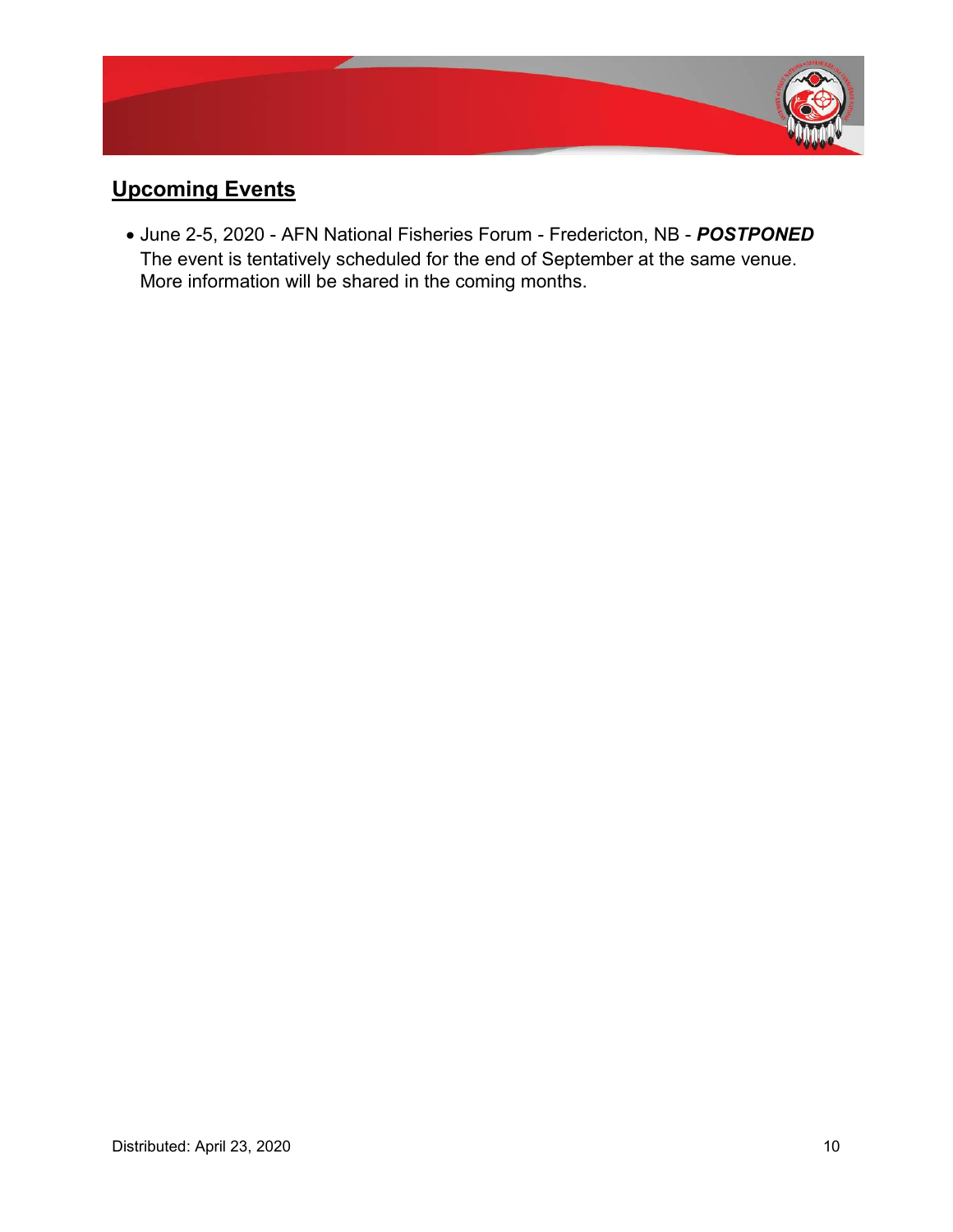

## **HEALTH SECTOR**

## **Updates/Activities**

## **Response to COVID-19**

The AFN Health Sector has been working with AFN Communications to provide updated and relevant pandemic information for First Nations. As we are working remotely, the AFN Health sector is using technology to connect with our governing and technical tables and for meetings with Federal officials.

## **CCoH/FNIHB**

The Health Sector has been coordinating weekly teleconference calls/Zoom meetings for the CCoH/Health Technicians and Senior Management at the FNIHB to update on how FNIHB is supporting FN communities. There tri-weekly ZOOM meetings with the Chair of the CCoH and Health staff to monitor daily news and follow-up on teleconference matters.

### **Health Sector Communications**

The Health Sector has been creating fact sheets on Covid-19 for First Nations communities, which include topics like: How Covid-19 is Transmitted; Mental Wellness during the Pandemic; Smoking and Covid-19; Cyber Security. The Health Sector has also been sharing government-wide updates and documents that pertain to First Nations as well as preparing daily updates on the scope of Covid-19 in Canada, and monitoring First Nations cases as the data becomes available.

### **Mental Wellness**

The Mental Wellness Committee was to meet April 7-8, 2020, to discuss suicide strategies in regions. However, this meeting has been postponed until further notice. This work will be led by Dr. Carol Hopkins from Thunderbird Partnership Foundation (TPF) and Dr. Brenda Restoule from First Peoples Wellness Circle (FPWC). This information gathered would feed into a national life promotion/suicide prevention strategy that is relative to age groups across the lifespan. However, with impact of COVID-19 (travel restrictions, dedicated response efforts) this meeting is postponed until further notice.

In response to COVID-19, information sheets have been created that are directed at certain groups affected by COVID-19. The purpose of these sheets is to provide tips and considerations for mental wellness during these stressful times and will done at the guidance of partners where needed. This activity is ongoing.

## **Non-Insured Health Benefits**

The AFN Health Sector has been maintaining contact with FNIHB regarding policy changes and updates related to NIHB and COVID-19, which includes developing fact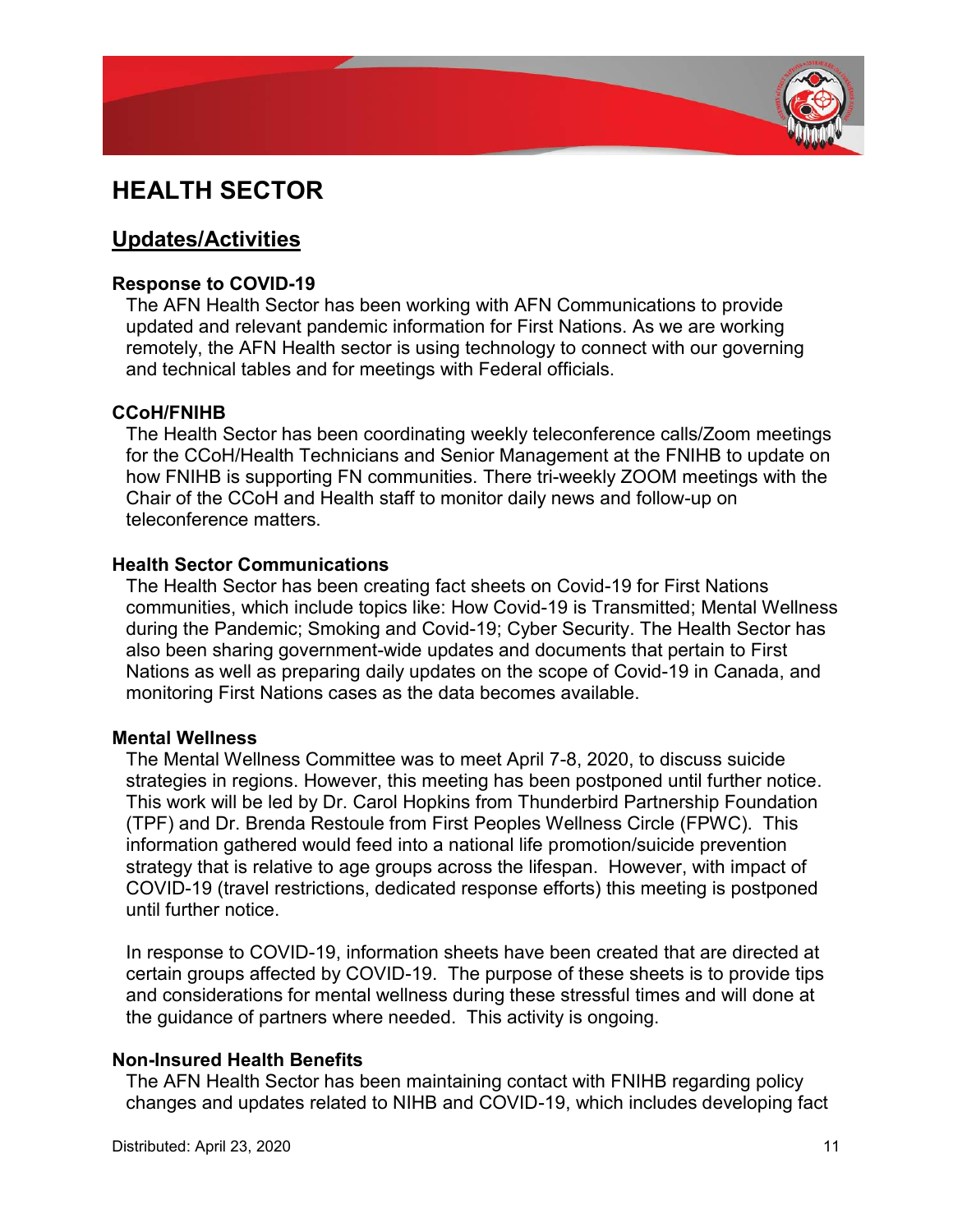

sheet/information document on NIHB as it relates to COVID-19 and maintaining connection and updates with NIHB Navigators.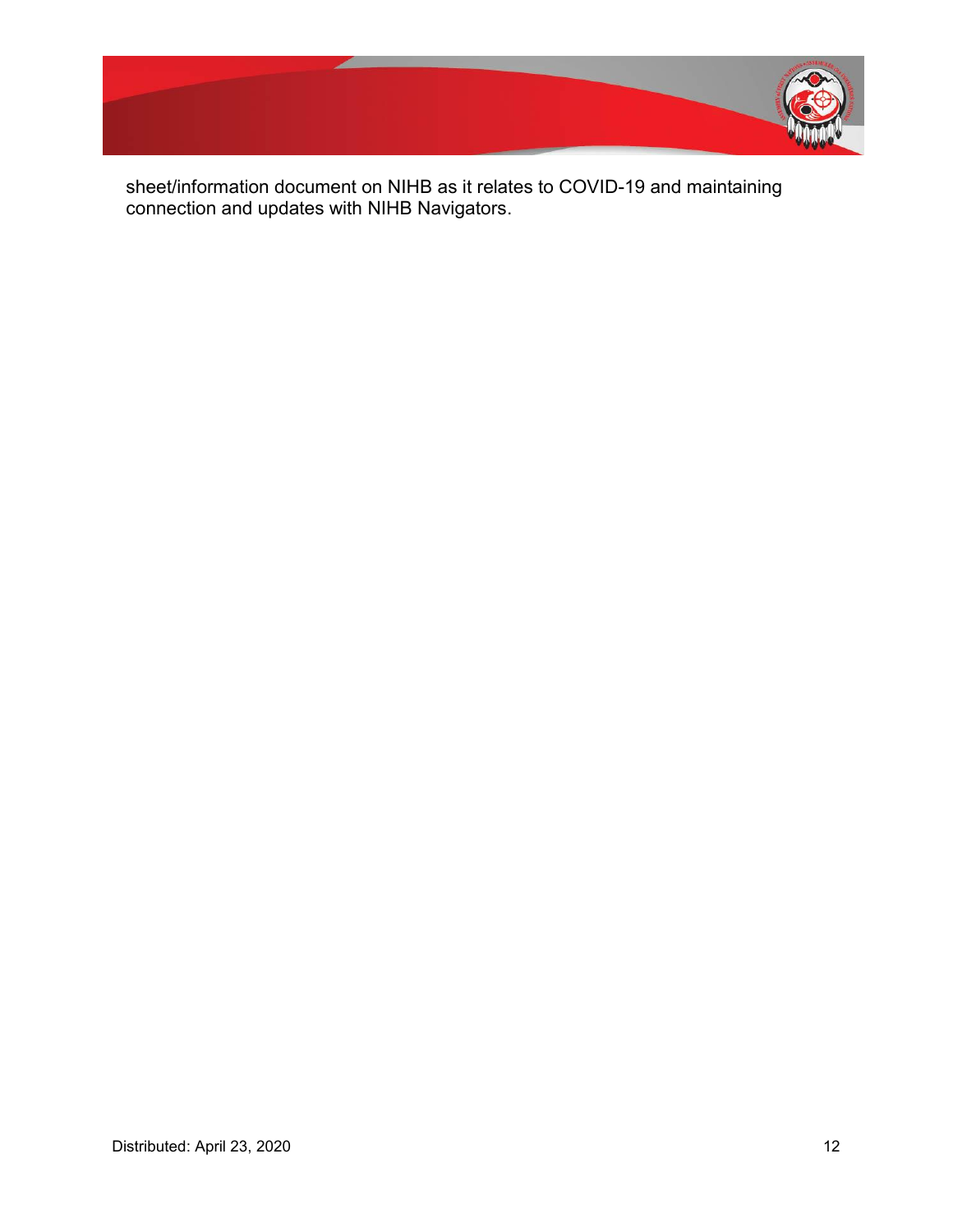

## **HOUSING, INFRASTRUCTURE and EMERGENCY SERVICES SECTOR**

## UPDATES/ACTIVITIES

## **SAFE DRINKING WATER**

## **Safe Drinking Water for First Nations Project**

AFN continues to conduct work pertaining to AFN resolutions, the last resolution 14/2019 endorsed the *Refined Preliminary Concepts for Repeal and Replacement of the Safe Drinking Water for First Nations Act* (Preliminary Concepts). The resolution endorsed the Preliminary Concepts as a working document to inform an affirmation and assertion process with the Government of Canada to produce joint recommendations on a framework to repeal and replace the SDWFNA. The resolution calls on the AFN to conduct follow up engagements with First Nations in 2020, however due to Covid19, the AFN will monitor when these engagements can safely begin. To prepare for this engagement, the AFN provided funding to the Regions to hire Regional Water Coordinators to support this engagement plus the engagement of a First Nations Long-Term Water Strategy. \$49,000 is available until March 31<sup>st</sup>, with an additional \$49,000 after April 1<sup>st</sup>, 2020. AFN will host a tele-conference with these Coordinators after April and will provide all supporting background documentation on work to date. The Coordinators will work collaboratively with the AFN National Water Coordinator and Water Unit Staff to ensure effective outreach, coordination, facilitation, communication and prepare documentation and reports for the AFN.

## **First Nations Long-Term Water Strategy**

The AFN met with over 100 First Nation water experts from across Canada over five two-day sessions in the fall of 2019. The outcomes of these sessions resulted in 36 key concepts which were presented at the AFN National Water Symposium held November 2019, and feedback heard from this session also fed into a final report entitled Preliminary Table of Contents for a First Nations Long-Term Water and Wastewater Strategy Post 2020-21, as a working document to inform future engagement with First Nations across Canada. This final report was endorsed through AFN Resolution 78/2019, which calls on AFN to urge the federal government that any long-term strategy for First Nations regarding critical infrastructure must be developed by First Nations, to seek sufficient resources to support further engagement and present back to the 2020 Annual General Assembly. The Resolutions also supported the implementation of a National Indigenous Youth Water Collective. The AFN has provided the 36 key concepts to Indigenous Services Canada to include as part of their Memorandum to Cabinet process, calling for a First Nations led process. The key concepts are not an exhaustive list rather intended to identify main priorities for future discussions and greater engagement with First Nations in the future. The AFN will set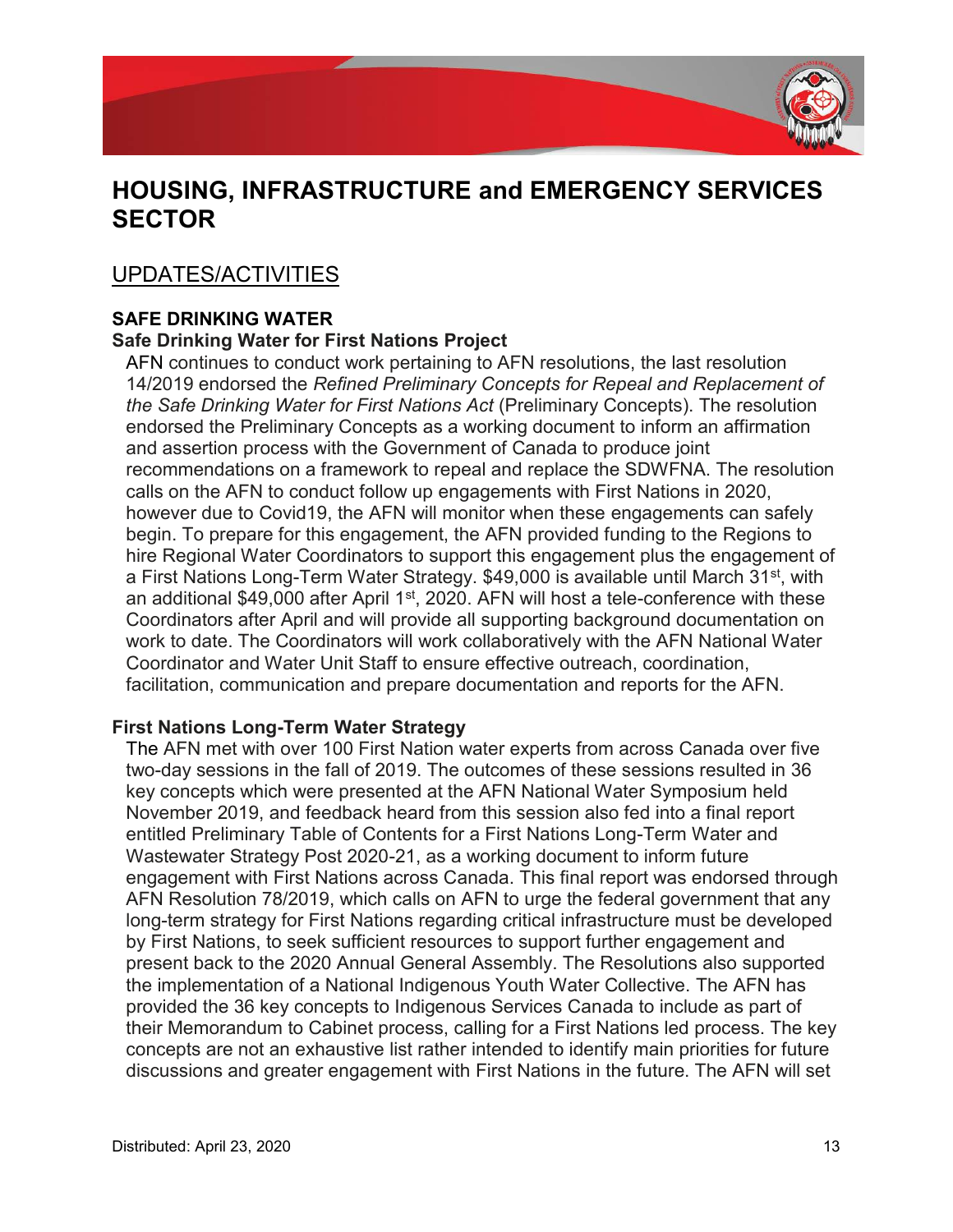

up future First Nations Long-Term Water Strategy engagements with First Nations when it is safe to do so.

## **HOUSING**

**4th National First Nations Housing and Infrastructure Forum and Tradeshow** From March 10-12, 2020, close to 350 people attended the  $4<sup>th</sup>$  National First Nations Housing and Infrastructure Forum and Tradeshow (the Forum) held at the Royal York Hotel in Toronto. The National Chief Perry Bellegarde and Regional Chief Hart, the Assembly of First Nations' housing and infrastructure portfolio holder, provided participants inspiration and encouragement to continue the important housing and infrastructure work on behalf of First Nations. The Forum shared the focus equally between housing, operations and maintenance and asset management. Henry Lickers, a long-time environmental advisor and the first Indigenous Commissioner of the International Joint Commission, spoke in plenary session to traditional knowledge First Nations can draw upon to better plan for climate change effects on housing and infrastructure on First Nations. The twenty workshops highlighted cutting edge work in a wide range of issues. A good percentage of plenary and workshop time focused on the contributions of the urban Indigenous housing providers who are willing to collaborate with First Nations to better house their members living away from the community. The Honourable Catherine McKenna, Minister of Infrastructure and Communities, spoke to participants by recorded video and Pam Damoff, the Parliamentary Secretary to the Minister of Indigenous Affairs, presented in-person and took questions. Indigenous Services Canada and the Canada Mortgage and Housing Corporation (CMHC) led a well-attended workshop that provided an overview of their housing programs and their budgets. The Forum provided valuable input into the ongoing work preparing for a major Memorandum to Cabinet expected in less than a year that is expected to make transformative change in the Federal Government's First Nations housing policy. The following data provides a numerical overview of the National Forum: number of First Nations participants 277; number of Chiefs in attendance 21; number of AFN staff in attendance 33; and number of vendors 24. Overall attendance is considered very good notwithstanding the World Health Organization declared Covid19 a world-wide pandemic on March 11, the second day of the Forum.

## **HOMELESSNESS**

## **AFN Proposal Accepted**

The AFN¶V proposal was accepted by ESDC Re: *National First Nations Homelessness Action-Plan On and Off Reserve Action Plan Phase 1* (\$2,241,600) to undertake research and coordinate regional engagement on homelessness & co-development of changes to ESDC's Reaching Home program. The Sector is currently awaiting amendment to current agreement.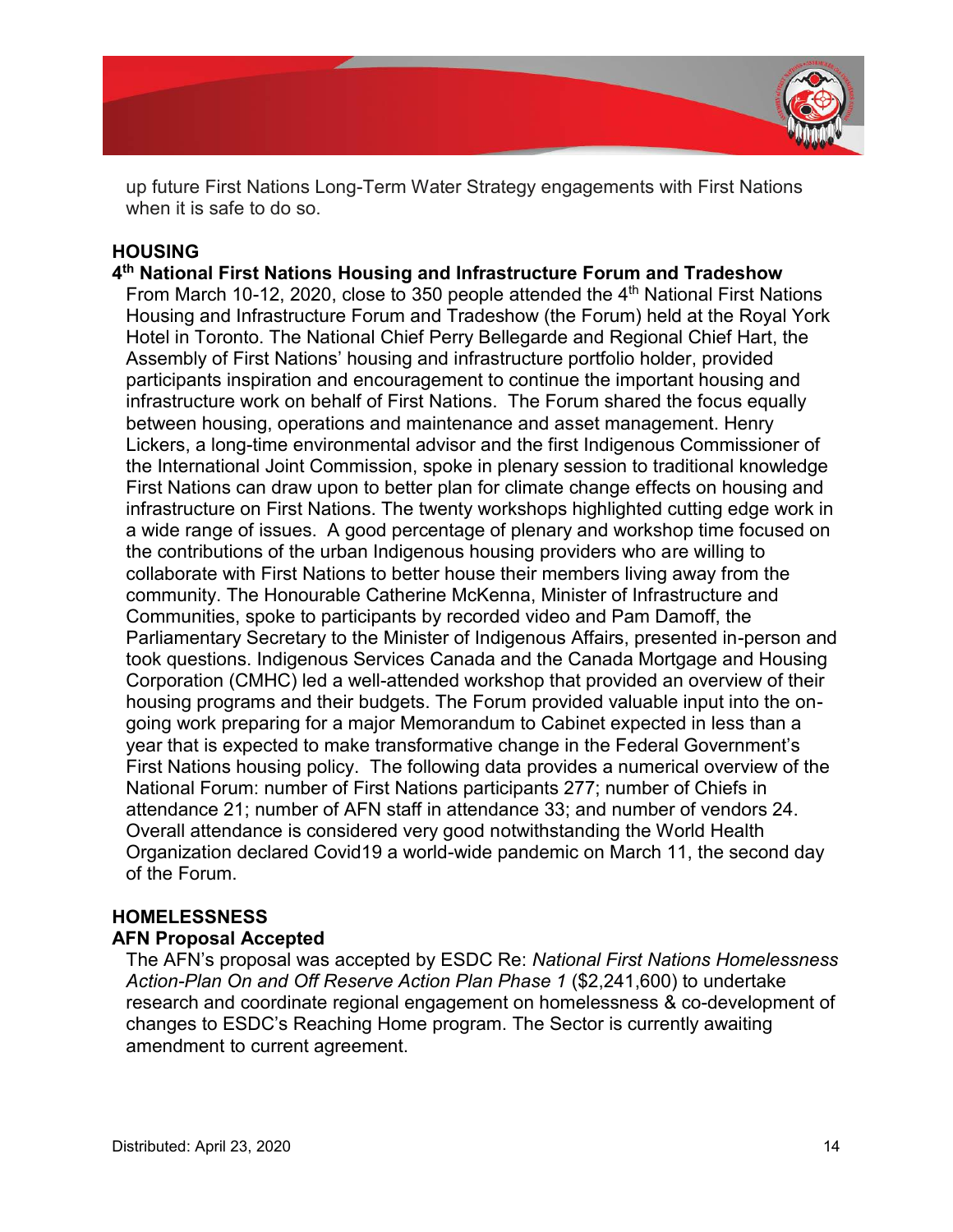

## **INFRASTRUCTURE**

### **Planning must go on in COVID-19**

First Nations Infrastructure operations are now vulnerable to COVID-19 impact as an Indigenous Communities Support Fund was part of the recent ISC \$305 million announcement. First Nations must prepare for back-up planning in the event of COVID-19 illnesses to Infrastructure operations staff. Business Continuity Plans are required to ensure there is no disruption to the vital Infrastructure services in First Nation communities across Canada.

## **Operations and Maintenance (O&M) Policy**

The draft AFN O&M Policy has been circulated to an experts' group for comments. The input has pointed away from an out-dated ISC O&M Policy for funding assets on First Nations. Instead, the desired direction is now towards a holistic approach to Asset Management. New funding regime system and financing ideas are needed for a new approach to First Nations Infrastructure. More discussion on O&M and Asset Management was front and centre on the agenda at the  $4<sup>th</sup>$  AFN National Housing and Related Infrastructure Forum. The draft AFN O&M policy was presented for discussion and input. Asset Management Planning awareness, engagement and implementation for all First Nations covered during the Forum, service providers and industry showcased in presentations and by exhibitors on the Tradeshow floor. Much follow-up to be done from our great forum participation.

### **EMERGENCY SERVICES**

### **AFN ISC Emergency Services Program Review Meeting**

The AFN has met with ISC and reviewed its program funding model to have it align with other units and AFN sectors for a more stable funding approach in line with a five (5) year program funding model. Also discussed was the AFN - ISC relationship, EMAP proposals, the introduction of the Chiefs Committee on Emergency Management and the development of the First Nations Emergency Management Strategy to promote the move to First Nations care and control of First Nations driven emergency management regimes. Also discussed was the AFN EM Forum, and various reporting requirements.

### **Chiefs Committee on Emergency Management (CCEM)**

AFN Emergency Services has cancelled its Strategic Planning Session with the Chiefs Committee on Emergency Management on First Nations Emergency Management scheduled for March 24-26, 2020 in Winnipeg, MB, due to COVID-19. The Strategic Planning Session was to look at the drafting and development of a Strategic Plan for the transfer of care and control of First Nations emergency management as per the Department of Indigenous Services Act. This has been cancelled until further notice. The CCEM will now be advocating 5 emergency management related resolutions concerning 03/2015 ± *First Nations involvement in Emergency Preparedness*, 94/2017 ± *Support for the Immediate inclusion of First Nations in the Development of the*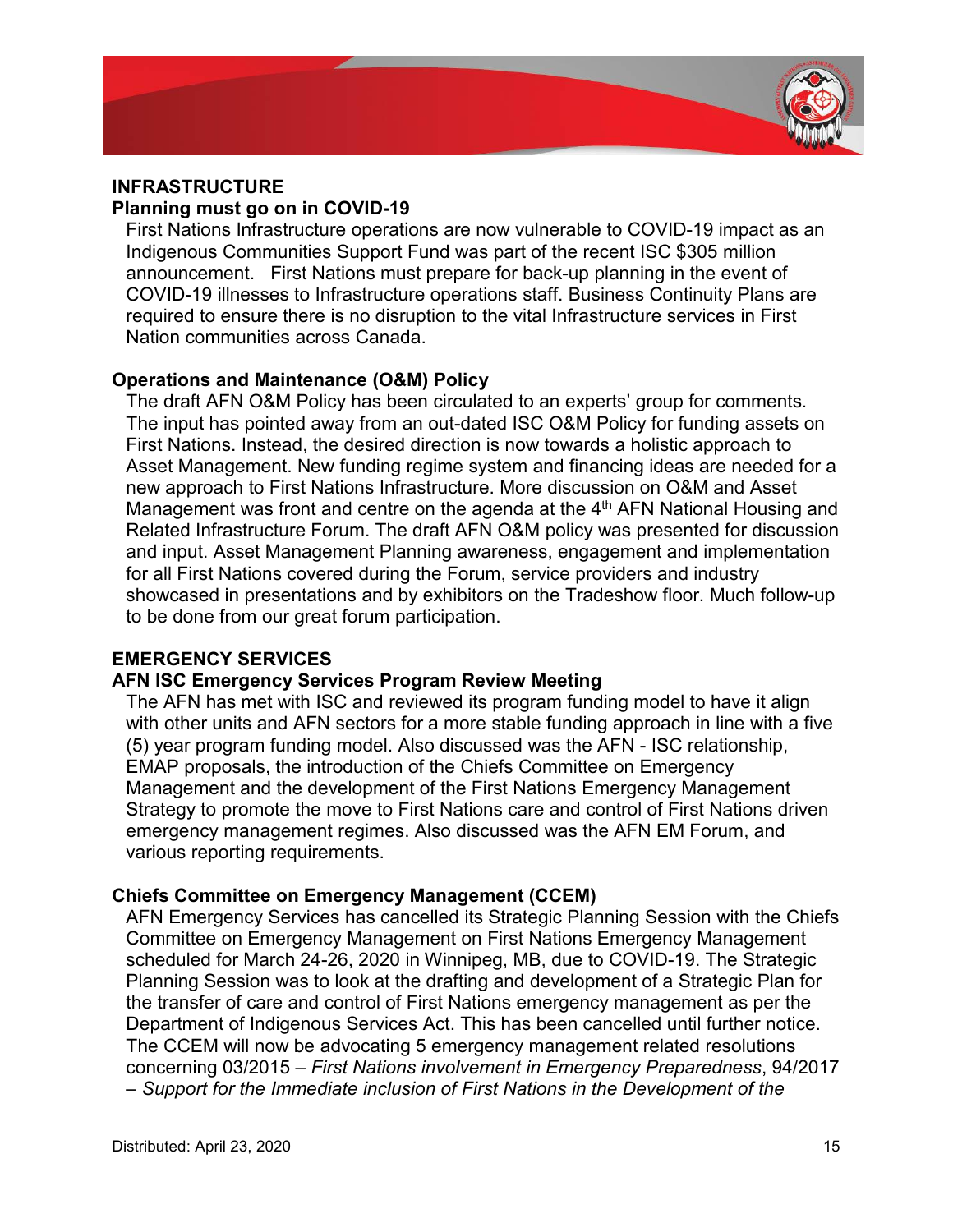

*Emergency Services Agreements, 83/2019 – First Nations Control of Emergency Management, 84 /2019 – Call for Emergency Operations Emergency Management Planning in First Nations*, and 85/2019 – *Support for a Proposed First Nations Training Institute on Emergency Management.*

## **Inventory of Emergency Management Capabilities**

The Inventory of Emergency Management Capabilities in Indigenous Communities is now approaching completion; however, data is still required for Ontario and Manitoba; the Inventory project is not expected to continue under the new Public Safety Minister; and a report is currently being developed for presentation on to Ministers on a date to be confirmed.

## **Upcoming Events**

- **March 25-26, 2020 Capacity and Skills 'Think Tank' CANCELLED**
- March 24-26, 2020 CCoEM Strategic Planning Session Winnipeg, MB -**CANCELLED**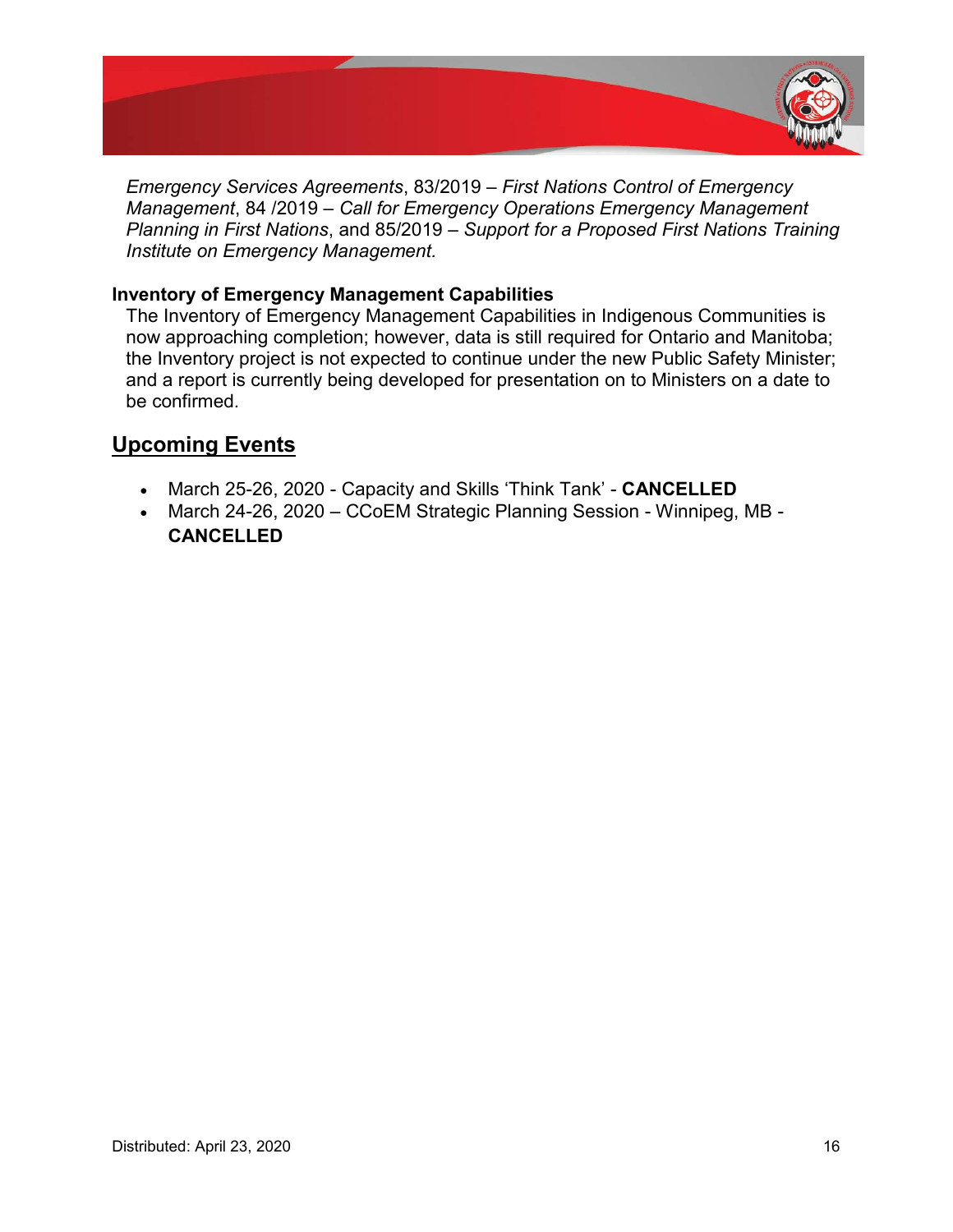

# **LANDS, TERRITORIES AND RESOURCES SECTOR**

## **Updates/Activities**

The AFN Lands, Territories and Resources Sector (LTR) is focused on supporting First Nations inherent rights, title and jurisdiction by advocating for changes to key federal policies, such as the Additions to Reserve policy (ATR), Specific Claims policy, Comprehensive Land Claims policy (CLCP), and the Inherent Right to Self-Government (IRSG) policy. The LTR sector works closely with the AFN Chiefs Committee on Lands, Territories and Resources (Chiefs Committee), which provides technical and political advice across several rights related files.

## **Specific Claims**

Beginning in 2019, the AFN undertook a national dialogue process with First Nations on what a fully independent specific claims process should look like. Sessions were held in Vancouver, Fort St. John, Six Nations, Thunder Bay, Edmonton, Halifax, Quebec City, Saskatoon, and Winnipeg. The AFN also accepted written submissions that will be included as part of a final report on the dialogue process. The final report, which will include options for moving forward, will be provided to Chiefs-in-Assembly for review and consideration by July 2020. Currently the AFN and its technical representatives on the Joint Technical Working Group are working to review the dialogue materials and finalize the report.

## **Additions to Reserve (ATR)**

Canada's Additions to Reserve policy (ATR) and process is a critical tool for addressing outstanding lawful obligations such as specific claims, while at the same time supporting the growth and development of First Nations communities and economies. The process has long been a barrier to both reconciliation and community development because it is extremely time consuming, lacks adequate resourcing and/or support at all levels, and can be easily frustrated by third parties, such as municipalities or provinces.

To help address these ongoing concerns, the AFN is advocating for a joint AFN  $-$ Canada process on ATR policy reform, which would include policy review, gaps analysis, and recommendations to expedite the process. The split of the department into ISC and CIRNAC (C-97) has potential implications for ATR, because it separates policy and operations between Indigenous Services Canada and CIRNAC, and requires both Ministers to sign off on a final ATR submission. The AFN will be seeking to gather more information about the potential impacts of C-97 on the ATR process in the coming months.

## **Comprehensive Land Claims and Inherent Right to Self-Government**

The AFN is continuing to advocate for the development of a First Nations-driven process to replace the Interim Comprehensive Land Claims (CLCP) and Inherent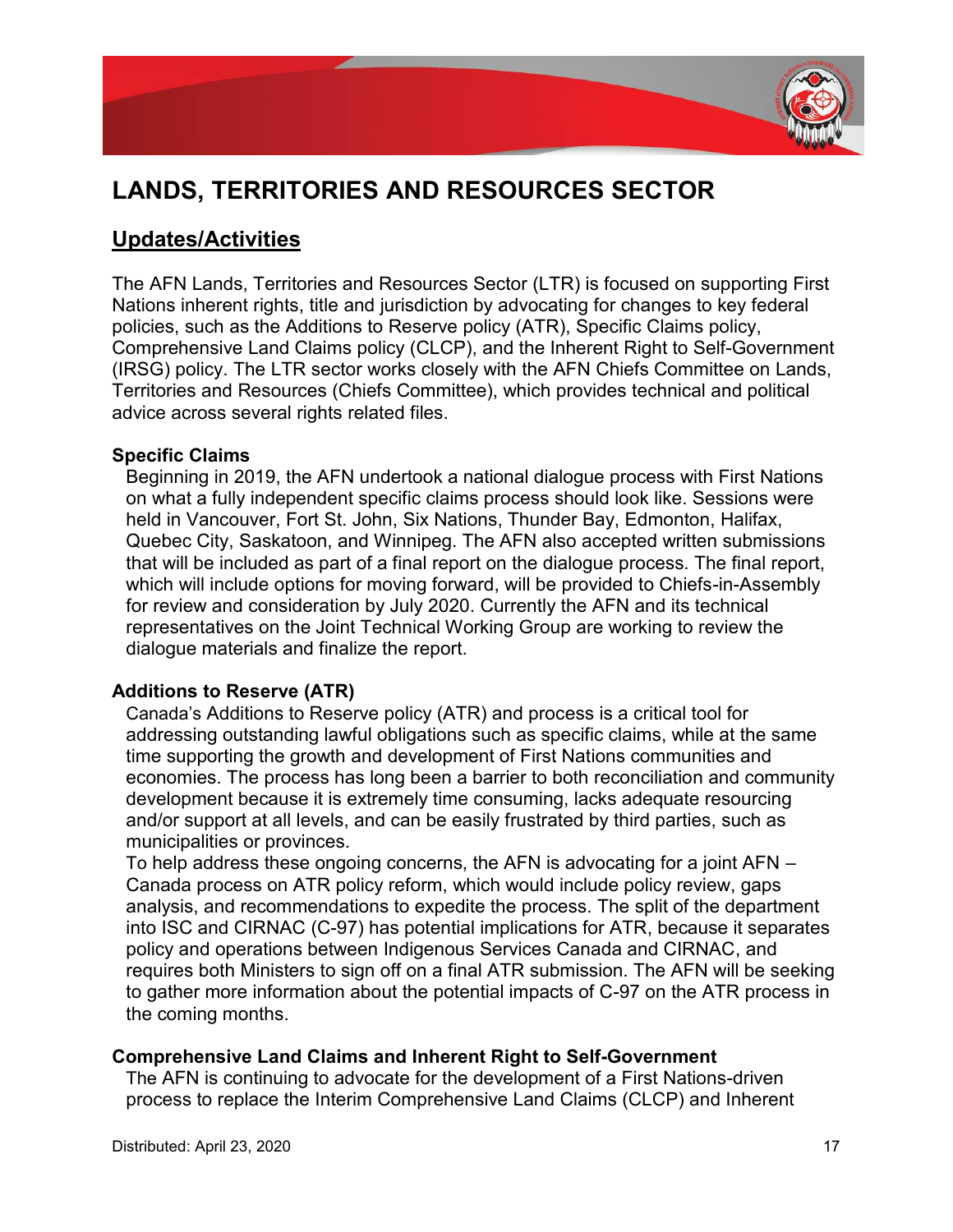

Right to Self-Government (IRSG) policies. Prior to the 2019 federal election, the AFN submitted a multi-year proposal that would provide funding to support a First Nations driven process to replace the CLCP and IRSG with policies or approaches that are consistent with a recognition of First Nations rights, title and jurisdiction. This is consistent with AFN Resolution 25-2019, *Support for a First Nations Led Engagement Process on Nation Building,* which rejects federally imposed processes and approaches to the recognition of Indigenous rights, title and jurisdiction, and calls for a First Nations driven process. The proposal was not accepted. Following the re-election of the federal Liberal government, Minister Bennett received a 2019 Mandate Letter which includes a commitment to 'work with First Nations, Inuit and Metis to redesign the Comprehensive Claims and Inherent Rights Policies.' The AFN is advocating for the development of a joint  $AFN - CIRNAC$  policy review process in 2020 that could jointly identify areas of concern and potentially inform a more expansive First Nations led reform of the CLCP and IRSG.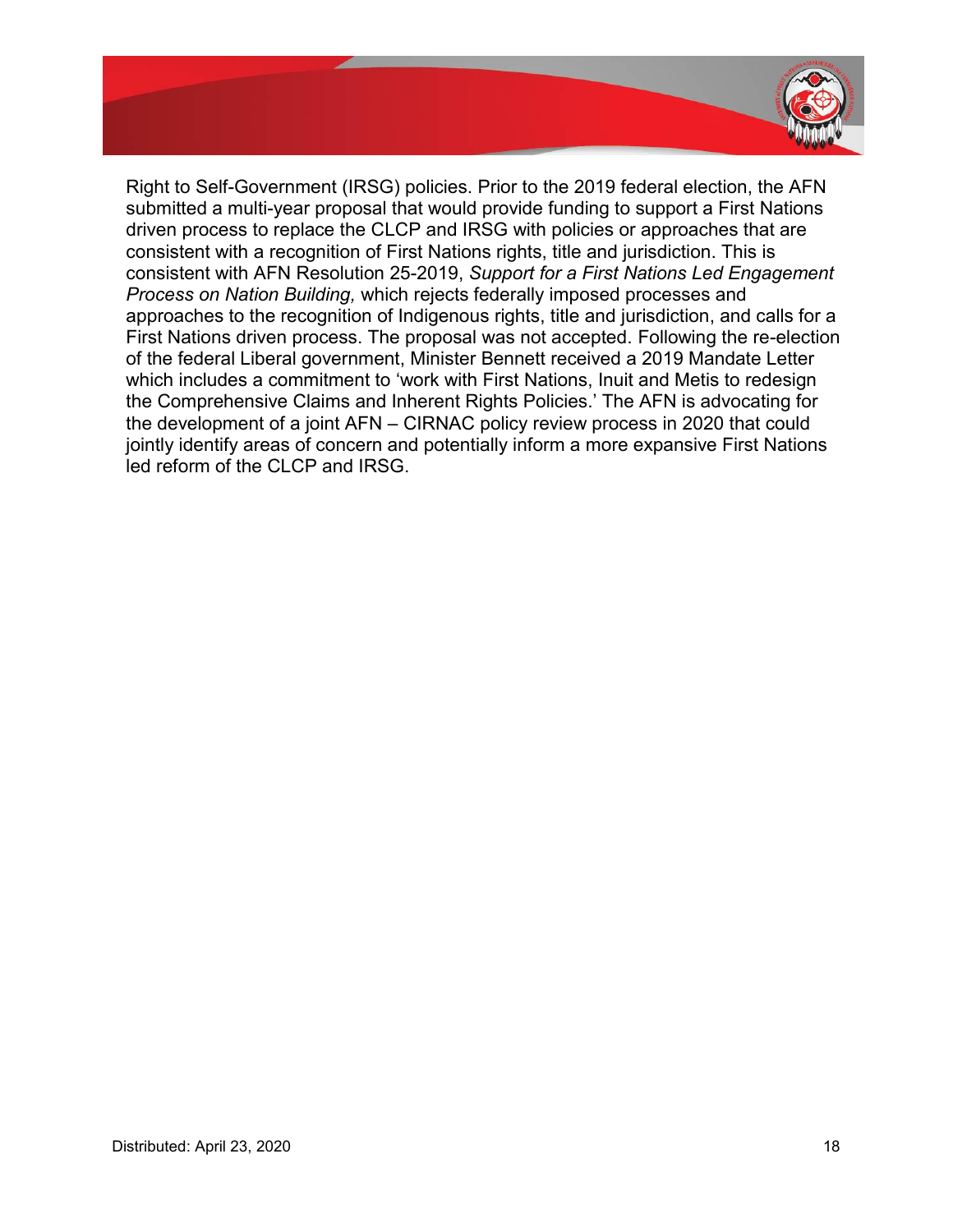

# **LANGUAGES AND CULTURE SECTOR**

## Updates/Activities

## **The** *Indigenous Languages Act* **(the Act)**

The Act received Royal Assent on June 21, 2019. The majority of the Act came into force on August 29, 2019. The remaining sections  $-$  which relate to the establishment of the Office of the Indigenous Languages Commissioner (OCIL), regulations, and Independent and Parliamentary reviews of the  $Act -$  will come into force on October 1, 2020, or, if a Commissioner of Indigenous Languages is appointed before October 1, 2020, on the day on which the Commissioner is appointed. View the Act here: www.parl.ca/DocumentViewer/en/42-1/bill/C-91/royal-assent.

## **Indigenous Languages and Cultures Program (ILCP)**

Applications to the new ILCP program doubled this year (2020-2021 fiscal year). This provides evidence of the necessity of increased funding. In response to COVID-19, the Department of Canadian Heritage (DCH) amended existing recipient agreements to provide more flexibility for program delivery. For those that identified a need to move their work to the next fiscal, the deadline was extended to March 31, 2021. Recipients were able to adapt their program activities and carry over funds, if required. For more information, please visit: www.canada.ca/en/canadianheritage/services/funding/aboriginal-peoples/languages.html.

### **Implementation of the Act**

The Minister of DCH's mandate letter prioritizes the Act and commits the Minister to continuing to "fully implement the *Indigenous Languages Act* in order to preserve, promote and revitalize Indigenous languages in Canada, with long-term predictable and sufficient funding to support the implementation of the Act." The Joint Implementation Steering Committee – with representatives from the Assembly of First Nations (AFN), DCH, Inuit Tapiriit Kanatami (ITK), and Métis National Council (MNC)  $-$  continue to meet regularly to discuss the implementation of the Act, including:

- Developing a New Investment Framework for Indigenous languages;
- Strengthening Indigenous languages entities;
- Supporting education and lifelong learning/multifaceted approaches;
- Advancing a Whole-of-Government conformance with the intent of the Act;
- Advancing Federal/Provincial/Territorial cooperation;
- Supporting coordination of First Nations languages efforts;
- Developing regulations;
- Planning for the International Decade of Indigenous Languages;
- Communications planning;
- $\bullet$  Establishing the OCIL;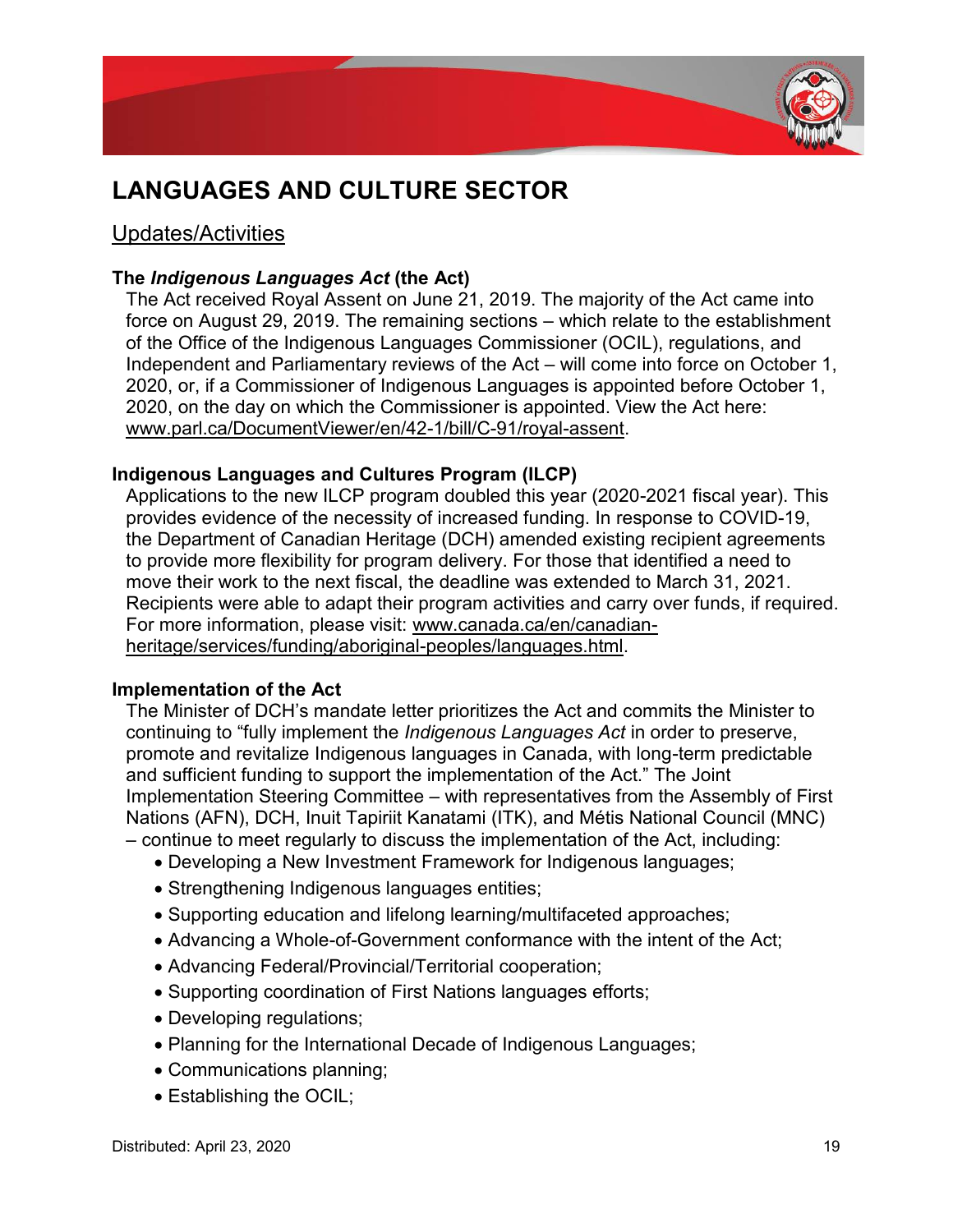

- Supporting the appointment of the Commissioner;
- Examining translation and interpretation approaches; and
- Supporting evaluation and monitoring approaches for the three-year Independent Review and five-year Parliamentary Review.

## **National Indigenous Languages Symposium**

The AFN is working with DCH, ITK, and MNC to facilitate a symposium that will bring together language experts, Elders, knowledge keepers, and learners to provide guidance on the implementation of the Act. This is expected to include key principles, recommendations, promising practices/models and next steps. The event is not intended to act as a consultation. Options for the organization of the event are being explored in consideration of current public health concerns related to COVID-19.

## **Consultations on the Implementation of the Act**

The DCH is developing a distinctions-based Consultation Strategy in response to the statutory requirements within the Act to consult on adequate, sustainable and longterm funding (s. 7) and the appointment of the Commissioner and directors (s. 13 and 16.1). The primary focus of the consultations will be on (1) an Indigenous Languages Investment Framework and (2) establishing the OCIL. Other implementation questions requiring further consultation include: s. 45 (1) on regulations and s. 49 (2.1) in relation to the five-year Independent Review of the Act. Discussions on the design, delivery, and implementation of these consultations are taking place in consideration of public health concerns as related to COVID-19. Safety is of utmost importance during this time.

## **International Decade of Indigenous Languages**

An International Decade of Indigenous Languages was announced by the United Nations (UN) General Assembly on December 18, 2019. Planning should begin soon to maintain momentum leading up to the launch of the Decade in 2022, including the need to develop a national action plan to ensure tangible outcomes emerge from the Decade.

## **Resources**

*A Guide to An Act respecting Indigenous languages: A Tool for First Nations Language Revitalization* is a resource designed to support efforts to reclaim, revitalize, preserve and strengthen First Nations languages. It is available on the AFN website at: https://www.afn.ca/policy-sectors/languages-and-culture/.

## **Upcoming events and meetings**

First Nations are finding creative ways to continue their language learning virtually during this time of physical distancing. For example, the #virtualtea social media campaign encourages people to connect with speakers virtually to speak and share in their language in a safe way. Some have translated terms and symptoms related to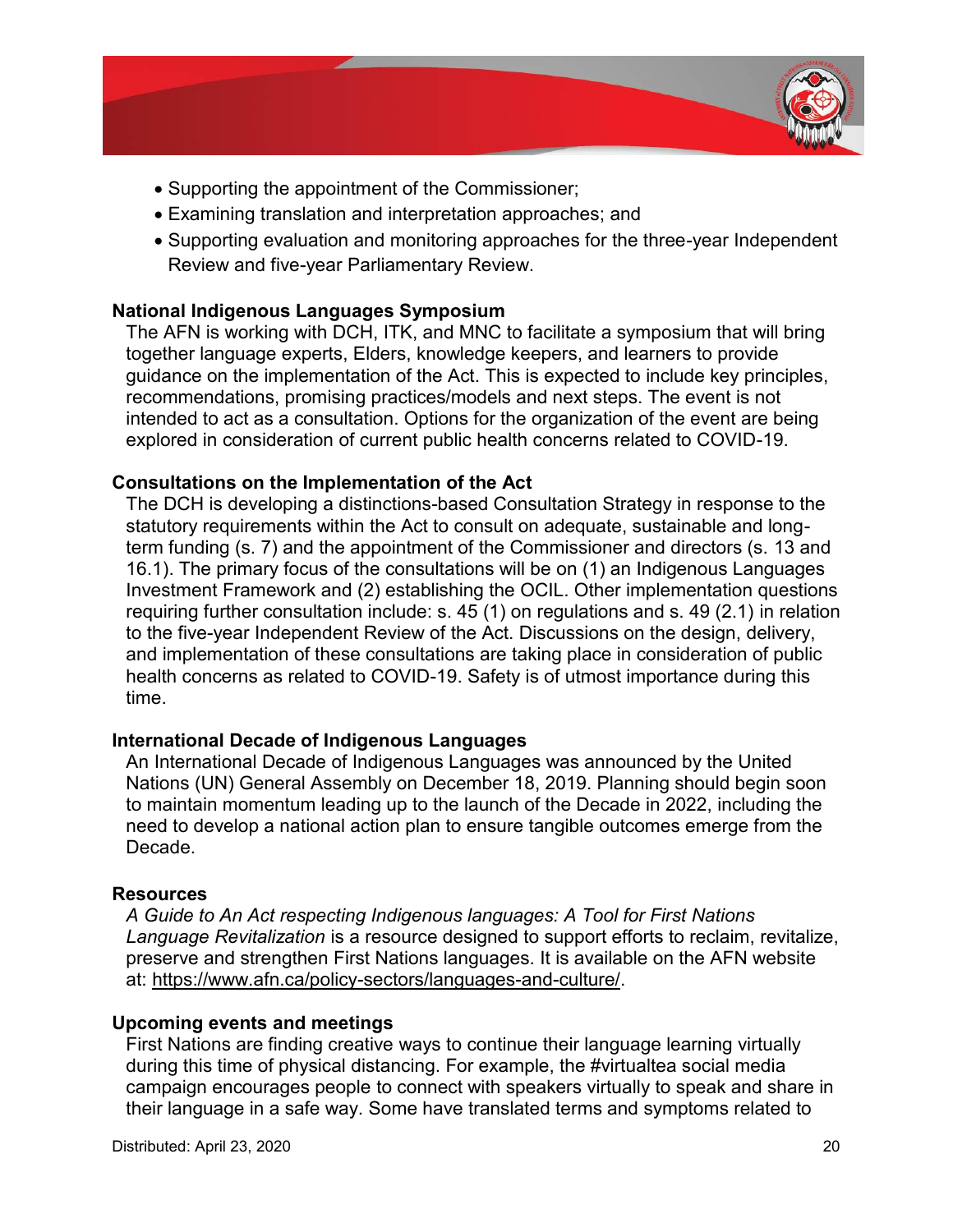

COVID-19. Please share any initiatives happening in your region. The AFN has also ensured available translated materials and audio files on COVID-19 are available on: https://www.afn.ca/coronavirus/#link.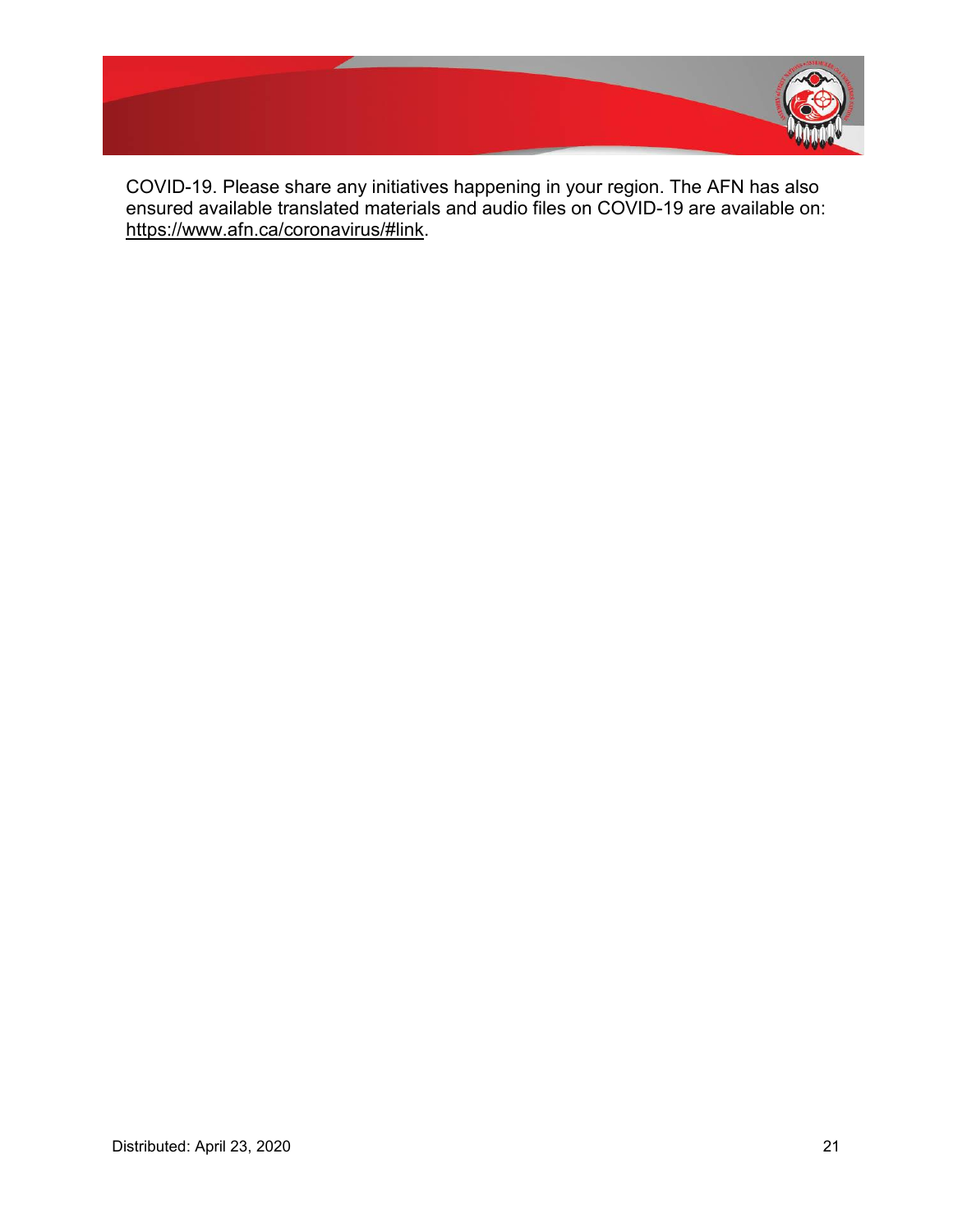

# **RESEARCH AND POLICY COORDINATION SECTOR**

The Research and Policy Coordination Sector oversees a number of projects including: The New Fiscal Relationship, Parliamentary Advocacy, the AFN-Canada MOU Process, and the Indigenous Peoples' Space.

## Updates/Activities

## **The New Fiscal Relationship**

On June 10, 2019, the Joint Advisory Committee on Fiscal Relations (JACFR) submitted its Interim Report for Engagement – *Honouring our Ancestors by Trailblazing a Path to the Future* – to the National Chief of the AFN and the Minister of Indigenous Services (ISC). The report also was the subject of a dialogue session at the Annual General Assembly (AGA) in Fredericton, New Brunswick on July 21, 2019, and was provided in kits to all delegates at the AGA. Resolution 24/2019, passed during this Assembly, calls on members of the JACFR, the AFN and ISC to engage extensively with First Nations about this interim report, and bring their findings back to Chiefs at the AGA in July of 2020. While some additional engagement activities have been conducted, the engagement plan and products continue to be developed by the JACFR. The JACFR met in Ottawa, February 26-27, 2020 to continue this work. For the 2019-2020 fiscal year, Eighty-five (85) First Nations are receiving the New Fiscal Relationship (NFR) Transfer (formerly known as the 10-year grant). The NFR Transfer is an alternative to contribution agreements for transferring funds between Canada and First Nations. It increases predictability by providing ten years of guaranteed funding, with an annual escalator that matches inflation and population growth. Any unspent funds can be carried forward into the next fiscal year and all funds received under the NFR Transfer can be applied to the priorities set by the First Nation. This will help First Nations plan their own futures and apply funding to the greatest needs or best opportunities for that First Nation. The NFR Transfer also increases First Nations control by eliminating program terms and conditions, recipient audits, and compliance reviews, as set and conducted by Canada. The NFR Transfer also decreases the reporting burden on First Nations governments, with 92% less data to be provided to Canada than is currently required under contribution agreements. First Nations not currently participating in the NFR Transfer received a letter asking for expressions of interest to participate for the 2020-2021 fiscal year and those interested First Nations are being contacted to complete the process to qualify for the NFR Transfer beginning in fiscal year 2020-21.

## **Parliamentary Advocacy**

On March 13, 2020, the House voted to suspend Parliament for 5 weeks in light of COVID-19. This included previously scheduled breaks of March 16-20, 2020, and April 6-17, 2020. As such the budget announcement scheduled for March 30, 2020, will now be delayed. On March 25, 2020, several MPs returned to pass an aid package bill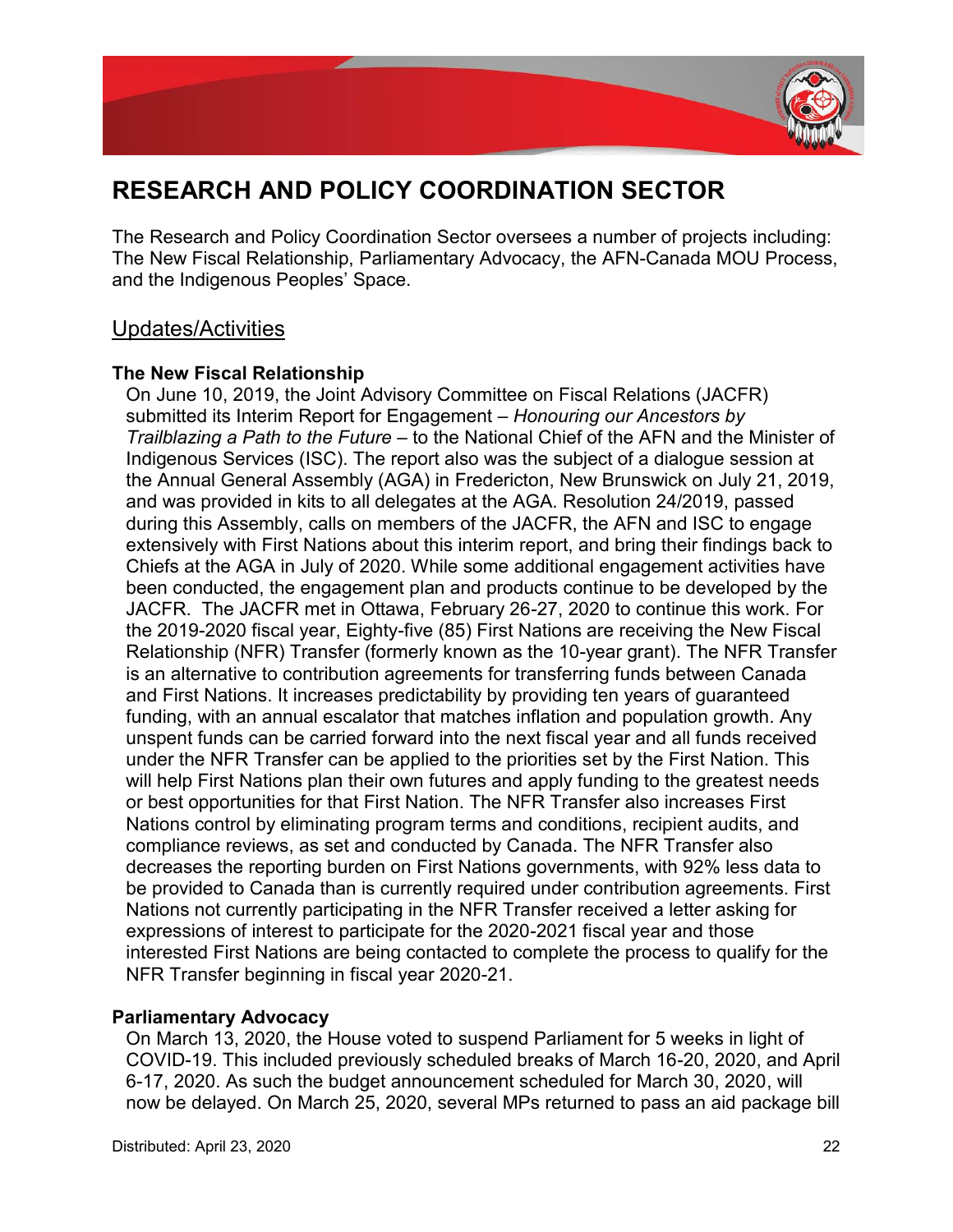

worth \$107 billion to help Canadians struggling during the COVID-19 pandemic. The legislation boosts access to employment insurance and other programs that will flow money to workers and businesses in need. The House is scheduled to resume on April 20, 2020. However, given current events, this may be subject to change. When the House returns to business, the AFN will continue to monitor progress on the following draft pieces of legislation:

| <b>Number</b> | <b>Title</b>                                                                                                                  | <b>Sponsor</b>                                                          | <b>Last Stage</b><br><b>Completed</b> |
|---------------|-------------------------------------------------------------------------------------------------------------------------------|-------------------------------------------------------------------------|---------------------------------------|
| $C-5$         | An Act to amend the<br>Judges Act and the<br><b>Criminal Code</b>                                                             | Minister of Justice and Attorney<br>General of Canada, David<br>Lametti | Second<br>Reading;<br>In Committee    |
| $C-6$         | An Act to amend the<br>Citizenship Act (Truth<br>and Reconciliation<br>Commission of<br>Canada's call to action<br>number 94) | Minister of Justice and Attorney<br>General of Canada, David<br>Lametti | <b>First Reading</b>                  |
| $C-201$       | An Act to develop a<br>national school food<br>program for children                                                           | Don Davies - NDP                                                        | <b>First Reading</b>                  |
| $C-207$       | An Act to amend the<br><b>Criminal Code</b><br>(presentence report)                                                           | Majid Jowhari - Liberal                                                 | <b>First Reading</b>                  |
| $C-213$       | An Act to enact the<br>Canada Pharmacare<br>Act                                                                               | Peter Julian - NDP                                                      | <b>First Reading</b>                  |
| $C-215$       | An Act respecting<br>Canada's fulfillment of<br>its greenhouse gas<br>emissions reduction<br>obligations                      | Kristina Michaud - Bloc<br>Québécois                                    | <b>First Reading</b>                  |
| $C-230$       | An Act respecting the<br>development of a<br>national strategy to<br>redress environmental<br>racism                          | Lenore Zann - Liberal                                                   | <b>First Reading</b>                  |
| $C-232$       | An Act respecting a<br><b>Climate Emergency</b><br><b>Action Framework</b>                                                    | Leah Gazan - NDP                                                        | <b>First Reading</b>                  |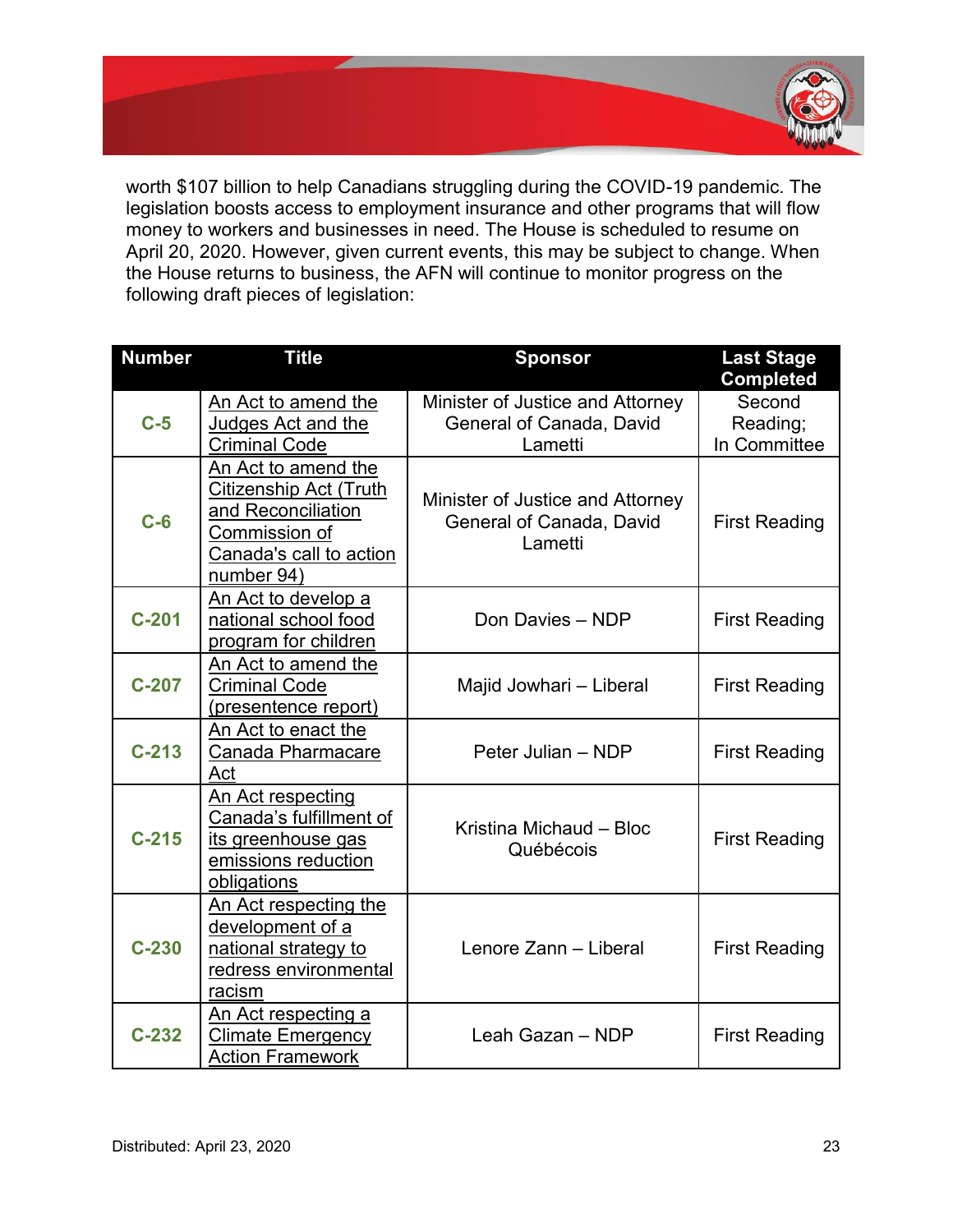

| $C-237$ | An Act to establish a<br>national framework for<br>diabetes                                                                        | Sonia Sidhu - Liberal      | <b>First Reading</b> |
|---------|------------------------------------------------------------------------------------------------------------------------------------|----------------------------|----------------------|
| $C-240$ | An Act to amend the<br><b>Canada Elections Act</b><br>(voting age)                                                                 | Don Davies - NDP           | <b>First Reading</b> |
| $S-208$ | An Act to an amend<br>the Criminal Code<br>(independence of the<br>judiciary)                                                      | Senator Kim Pate           | First Reading        |
| $S-212$ | An Act to establish<br><b>International Mother</b><br><u>Language Day</u>                                                          | Senator Mobina S.B. Jaffer | <b>First Reading</b> |
| $S-214$ | An Act to amend the<br>Criminal Records Act,<br>to make consequential<br>amendments to other<br>Acts and to repeal a<br>regulation | <b>Senator Kim Pate</b>    | <b>First Reading</b> |

## **AFN-Canada MOU Process**

On December 15, 2016, Prime Minister Justin Trudeau responded to the Assembly of First Nations' (AFN) call for a high-level mechanism to discuss First Nations' priorities by agreeing to a process for dialogue with the AFN. The MOU is a simple agreement to meet a minimum of three times a year, with one of those meetings chaired by the Prime Minister. Current priorities for dialogue include the following. On February 28, 2020 the AFN facilitated a meeting of senior officials to prepare for a future meeting between the AFN and the Prime Minister under the MOU (date TBD). The AFN discussed new and existing priorities the MOU including:

- Policing and Community Safety
- Indigenous Languages
- Implementation of the UN Declaration
- Implementing the Calls to Action of the TRC
- The New Fiscal Relationship
- Joint Law and Policy Review (the 4 Policies)
- Closing the Gap (Child and Family Services)
- A National Treaty Commissioner's Office
- Missing and Murdered Indigenous Women and Girls
- Climate Change
- Restorative Justice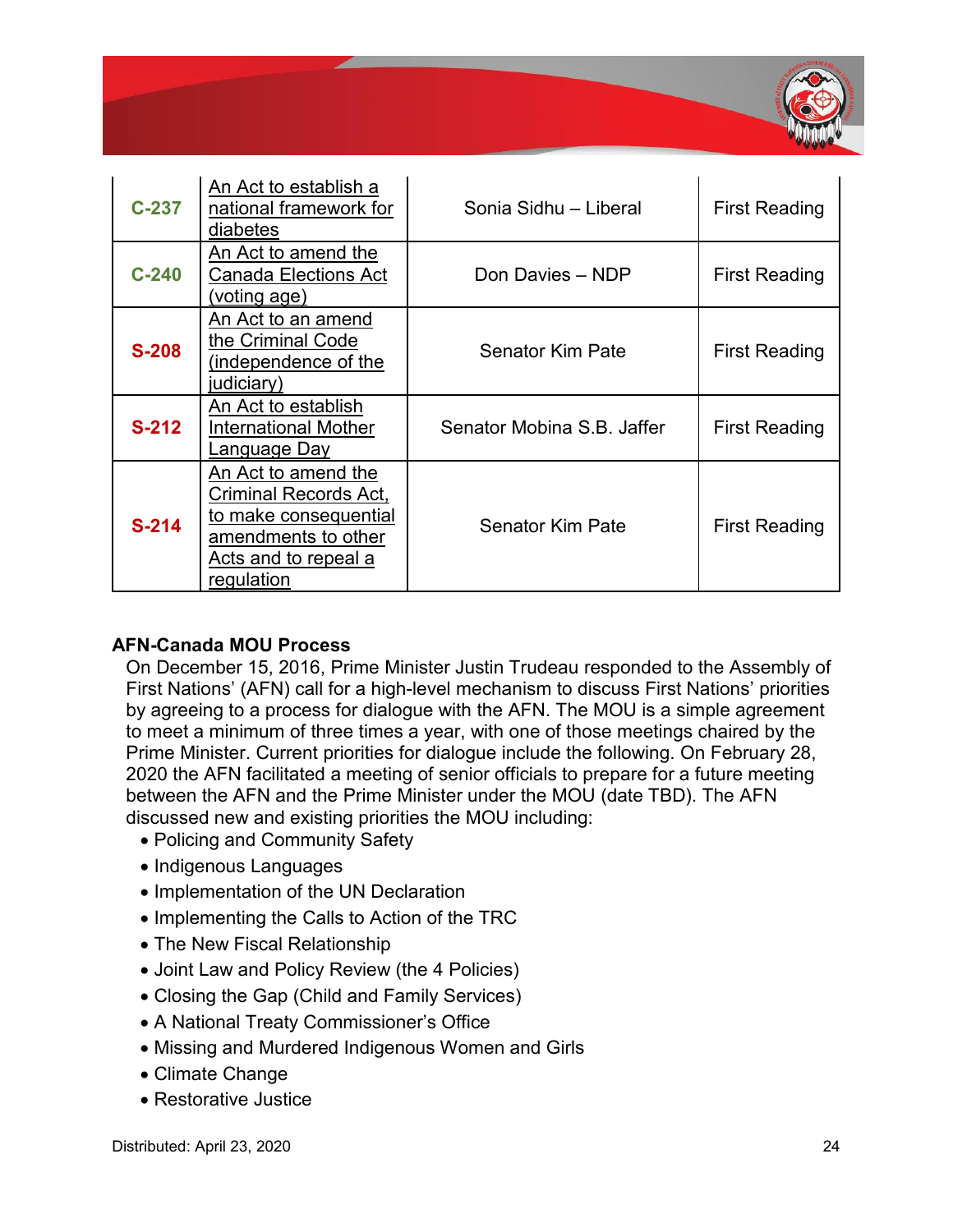

- $\bullet$  Infrastructure
- Health

## **Indigenous Peoples' Space**

The AFN is continuing to work with partners to develop a vision for the future use of the Indigenous Peoples' Space. Chiefs-in-Assembly passed Resolution 29/2019, 100 *Wellington Street* continuing the AFN's mandate to determine the most effective use of the 100 Wellington Street. Resolution 29/2019 also directed the AFN to make sure that the appropriate protocols with the Algonquin Nations are engaged and to ensure equal Algonquin involvement. The AFN is proactively engaging with all project partners to begin discussions on partnership agreements. The AFN is pursuing resources to advance Resolution 29/2019 and the continuation of the project. For more information, please see the AFN website: https://www.afn.ca/indigenouspeoples-space-building-the-future-together/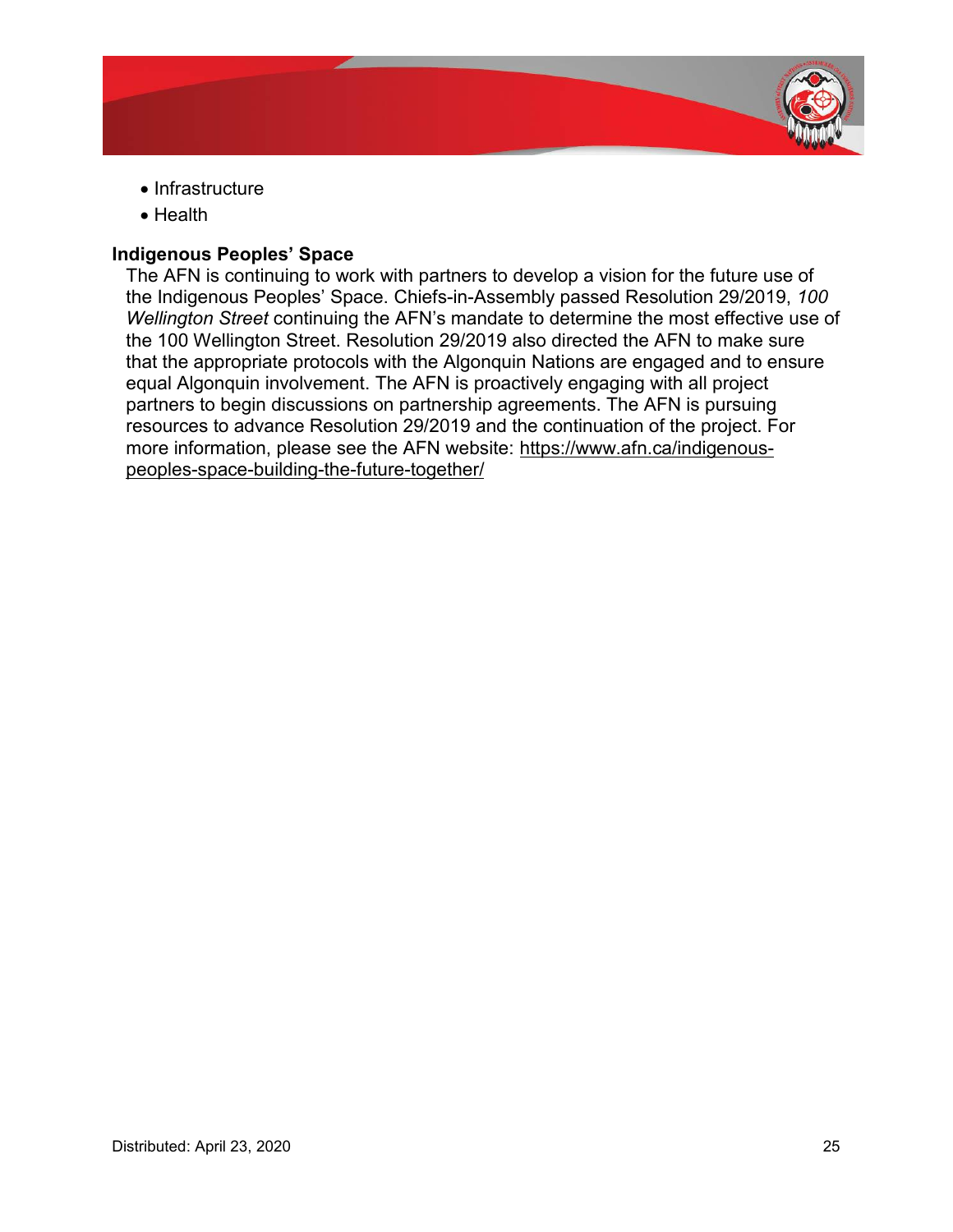

# **SOCIAL DEVELOPMENT SECTOR**

The Assembly of First Nations (AFN) Social Development sector works to advance the rights of First Nations by advocating for social policy and service delivery that is holistic, culturally-based and sustainable. Through this advocacy, our sector promotes First Nations control and jurisdiction in the areas of child and family services, Jordan's Principle, social programs such as income assistance and assisted living, and early learning and child care.

## Updates/Activities

## **Child and Family Services**

Work on the Quebec Constitutional Reference and the Federal Class Action to compensate victims of the First Nations Child and Family Services system in Canada remains ongoing. On March 16, 2020, the Canadian Human Rights Tribunal (CHRT) issued a letter determining that access to compensation for victims of discrimination of Canada's First Nations Child and Family Services program can be gained when the individual reaches the provincial/territorial age of majority. It further determined that compensation will be available to individuals who entered care prior to January 1, 2006 but remained in care after that date, and that compensation will be paid to the estates of deceased individuals who otherwise would have been eligible. On March 25, 2020, the National Advisory Committee on First Nations Child and Family Services met by conference call. Indigenous Services Canada (ISC) provided an update on the National Recipient Guide and Prevention Directive. The Institute of Fiscal Studies and Democracy also provided an update on their phase two research to recommend a new performance-based funding model in First Nations Child and Family Services. On March 27, 2020, the Consultation Committee on Child Welfare met by conference call. Updates were provided on the Family Violence Prevention Program, Claims Process Appeals, Reallocation Policy, and COVID-19 planning. On March 29, 2020, ISC informed First Nation Child and Family Services agencies that during the COVID-19 outbreak First Nations youth who would normally age out of care will continue to receive the supports they need. As an exceptional measure, from at least March 9, 2020 to September 30, 2020, ISC will continue to cover the eligible maintenance costs to First Nations child and family services agencies who are currently providing services to youth who would normally be aging out of care during this period. The AFN had planned a Leadership Forum on First Nations Child and Family Services, to take place in early April 2020. However, given the COVID-19 outbreak, the event has been rescheduled to September 2020.

## **Jordan's Principle**

Between July 2016 and January 31, 2019, more than 533,000 products, services and supports were approved under Jordan's Principle. The Jordan's Principle Operations Committee (JPOC) held a teleconference on March 26, 2020 to discuss the COVID-19